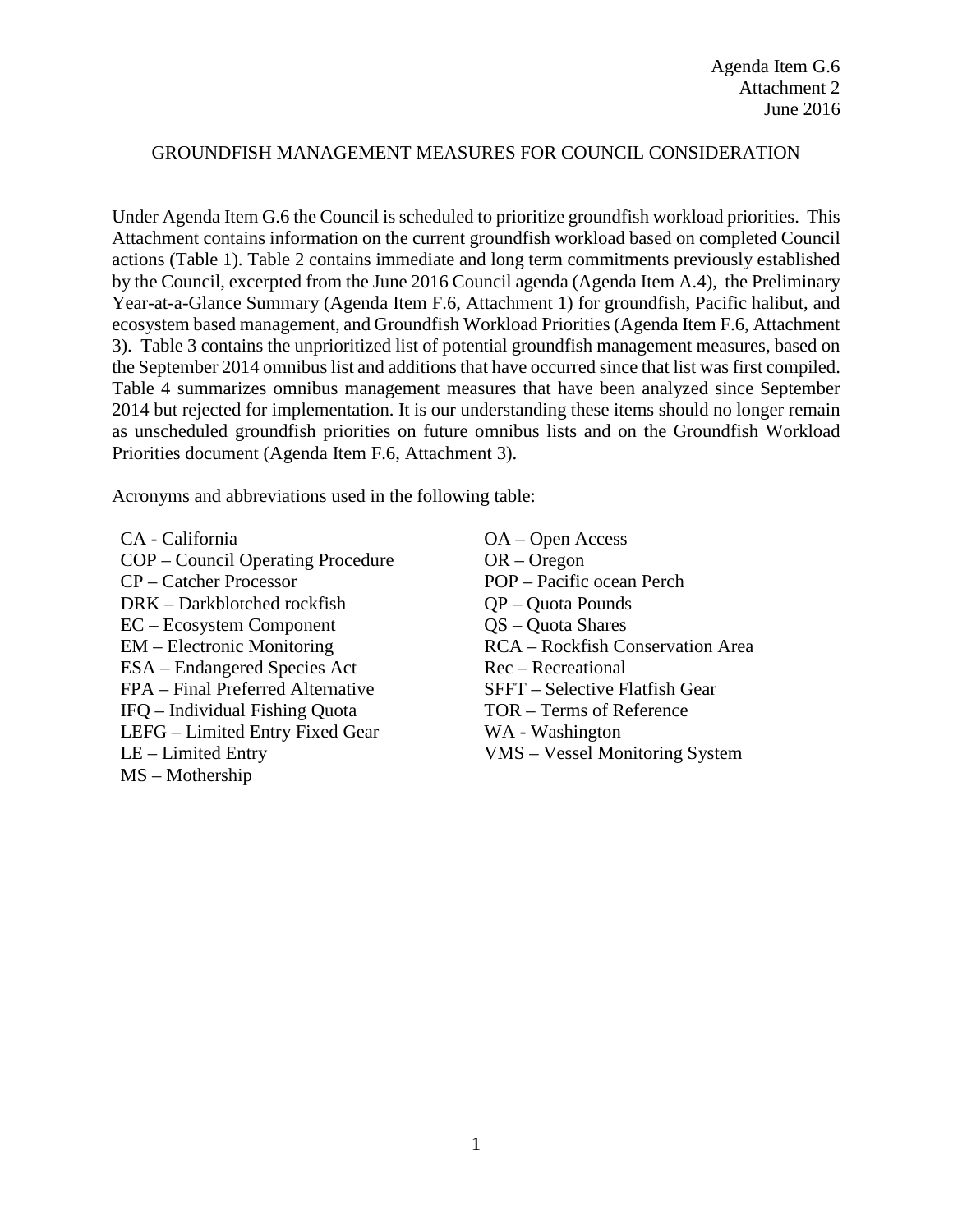**Table 1. Items on which Council action has been completed and implementation is in progress**. [1](#page-1-0) The original omnibus numbering fro[m Agenda Item J.1.a, September 2014](http://www.pcouncil.org/wp-content/uploads/J1a_Att1_TheList_SEPT2014BB.pdf) is included for reference. Bolded items were specifically identified by the Council as omnibus priorities in September 2014 to be accomplished in the near term. The timeline for implementation can be found under Agenda Item G.1.a, NMFS Report 2, June 2016.

| 2016#          | 2014#                                                            | <b>Sector</b>               | <b>Short Title</b>                                                                                                                                                                                                                                                                                                                      |  |
|----------------|------------------------------------------------------------------|-----------------------------|-----------------------------------------------------------------------------------------------------------------------------------------------------------------------------------------------------------------------------------------------------------------------------------------------------------------------------------------|--|
| 1              | 2014-3                                                           | Trawl, Non-<br>Trawl        | Clarify Catch Accounting Rules for Amendment 21                                                                                                                                                                                                                                                                                         |  |
| $\overline{2}$ | $2014 - 10$ ,<br>$2014 - 15$ ,<br>2014-16,<br>2014-17,<br>2014-4 | Trawl, Non-<br>Trawl        | Phase 1 Sablefish Rule: Joint Registration and Prohibition of<br>Processing IFQ Sablefish At-Sea, Revise Limited Entry Fixed<br>Gear Permit Control Rule, Require E-Tickets for Sablefish<br>Landings, Sablefish North of 36 Degrees - Allocation<br>Correction, Fishery Declaration Enhancements                                       |  |
| 3              | 2014-67                                                          | Trawl, Non-<br><b>Trawl</b> | Amendment 26 Blackgill Rockfish Trawl and Non-Trawl<br><b>Allocations</b>                                                                                                                                                                                                                                                               |  |
| 4              | 2014-39,<br>2014-43,<br>2014-47b                                 | Trawl, Non-<br><b>Trawl</b> | <b>Vessel Movement Monitoring: Monitoring Restricted Areas</b><br>with VMS, Fishery Declaration Enhancements <sup>2</sup> , Movement<br>of IFQ Fish Pot Gear Across Management Lines                                                                                                                                                    |  |
| 5              | 2014-5                                                           | Trawl                       | <b>Cost Recovery Corrections</b>                                                                                                                                                                                                                                                                                                        |  |
| 6              | 2014-6                                                           | Trawl IFQ, MS               | Electronic Monitoring Exempted Fishing Permits (ongoing<br>though 2018)                                                                                                                                                                                                                                                                 |  |
| $\overline{7}$ | 2014-30                                                          | Trawl IFQ, MS               | Electronic Monitoring Regulations for Whiting and Fixed Gear                                                                                                                                                                                                                                                                            |  |
| 8              | 2014-7                                                           | Trawl IFQ, MS               | Pacific Dawn Lawsuit Appeal to 9th Circuit Court (Whiting<br>Allocation)                                                                                                                                                                                                                                                                |  |
| 9              | 2014-19                                                          | <b>Trawl CP</b>             | Glacier Fish Co Lawsuit Appeal to 9th Circuit Court (Cost<br>Recovery); and Glacier Fish Co Lawsuit in District Court (2016<br>Fee Percentage).                                                                                                                                                                                         |  |
| 10             |                                                                  | <b>Trawl IFQ</b>            | Pacific Choice Lawsuit, District Court (Divestiture)                                                                                                                                                                                                                                                                                    |  |
| 11             | 2014-13                                                          | <b>Trawl IFQ</b>            | Update eTicket for Web-based Submissions (deeming<br>completed as part of the Phase I sablefish rule)                                                                                                                                                                                                                                   |  |
| 12             | 2014-52                                                          | <b>Trawl IFQ</b>            | <b>Widow Rockfish QS Reallocation and Divestiture Deadlines</b>                                                                                                                                                                                                                                                                         |  |
| 13             | 2014-46,<br>2014-48                                              | <b>Trawl IFQ</b>            | <b>Trawl Gear Changes: Carrying and Using Multiple Trawl</b><br>Gears on a Single Trip, Eliminating Minimum Mesh Size,<br><b>Eliminating Chafing Gear Restrictions, Eliminating Codend</b><br>Restrictions, Allowing a New Haul to be Brought Onboard<br>Prior to Stowing a Previous Haul, Changing SFFT Definition<br>and Restrictions |  |
| 14             | 2014-18                                                          | LEFG, OA                    | Logbooks for Fixed Gear                                                                                                                                                                                                                                                                                                                 |  |
| 15             | 2014-60                                                          | Recreational                | <b>Mid-water Sport Fishery in OR</b>                                                                                                                                                                                                                                                                                                    |  |

<span id="page-1-0"></span> $\overline{a}$ <sup>1</sup> Workload primarily involves NMFS and Council staff; however the Groundfish Management Team and state staffs may be involved.

<span id="page-1-1"></span><sup>2</sup> Allows Pacific whiting vessels to change declarations while at-sea and provides a declaration for gear testing.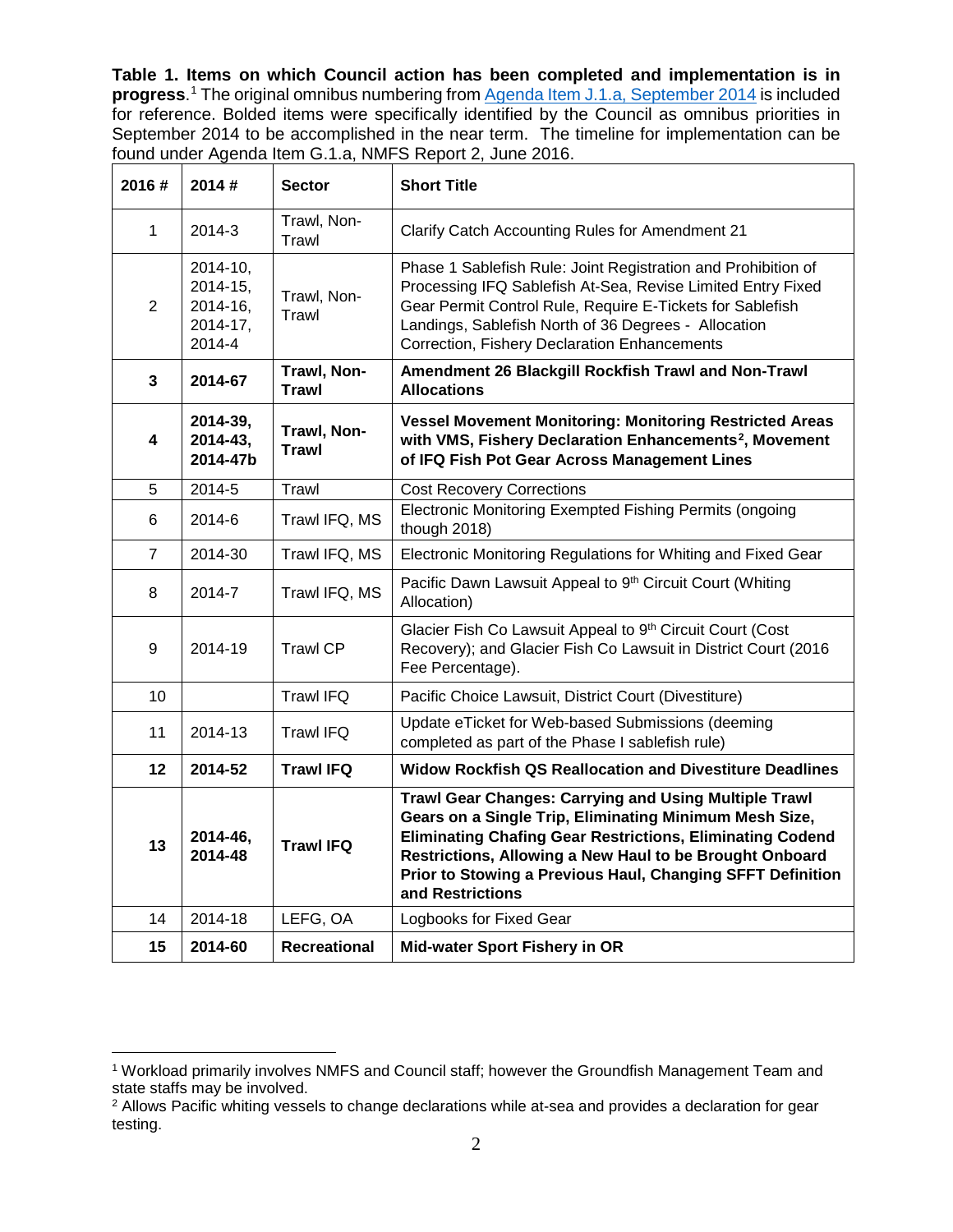**Table 2. Immediate and Long-Term Commitments.<sup>[3](#page-2-0)</sup> Includes updated time frames based on the June** Council Agenda (Agenda A.4), the Year at a Glance (Agenda Item F.6., Attachment 1), and Groundfish Workload Priorities (Agenda Item F.6, Attachment 3). Bolded items were specifically identified by the Council as omnibus priorities in September 2014 to be accomplished in the near term. Shaded items indicate topics that are anticipated to be final at the June Council meeting and thus will be moving into the implementation phase.

| 2016# |          | <b>Sector</b>                     | <b>Short Title</b>                                                                                                                                           |
|-------|----------|-----------------------------------|--------------------------------------------------------------------------------------------------------------------------------------------------------------|
| 16    |          | Tribal, Trawl, Non-<br>Trawl, Rec | 2017-2018 Harvest Specifications and<br>Management Measures <sup>4</sup> , including New<br>Management Measures <sup>5</sup> and Amendment 27<br>(June 2016) |
| 17    |          | Tribal, Trawl, Non-<br>Trawl, Rec | Adopt Final Stock Assessment Plan and TOR for<br>2017 (June 2016)                                                                                            |
| 18    |          | Tribal, Trawl, Non-<br>Trawl, Rec | 2017 Pacific Halibut Catch Sharing Plan (June,<br>Sept, and Nov 2016) <sup>6</sup>                                                                           |
| 19    |          | Tribal, Trawl, Non-<br>Trawl, Rec | <b>Stock Assessment Methods Review Topic</b><br>Selection (Sept, Nov 2016)                                                                                   |
| 20    |          | Tribal, Trawl, Non-<br>Trawl, Rec | Salmon ESA Consultation (Sept, Nov 2016)                                                                                                                     |
| 21    |          | Tribal, Trawl, Non-<br>Trawl, Rec | Fishery Ecosystem Plan Indicators Initiative (Sept<br>2016, Mar 2017)                                                                                        |
| 22    |          | Tribal, Trawl, Non-<br>Trawl, Rec | Sablefish Ecosystem Indicators (Sept 2016)                                                                                                                   |
| 23    |          | Tribal, Trawl, Non-<br>Trawl, Rec | <b>Bmsy Stock Productivity, Historical Catch</b><br>Reconstruction Workshop Report (Mar 2017)                                                                |
| 24    |          | Tribal, Trawl, Non-<br>Trawl, Rec | Fishery Ecosystem Plan Identify New Indicators<br>(Mar 2017)                                                                                                 |
| 25    |          | Tribal, Trawl, Non-<br>Trawl, Rec | California Current Ecosystem Report (Mar 2017)                                                                                                               |
| 26    |          | Tribal, Trawl, Non-<br>Trawl, Rec | <b>Endangered Species Workgroup Report (Apr</b><br>2017)                                                                                                     |
| 27    |          | Tribal, Trawl, Non-<br>Trawl, Rec | Inseason Management (June 2016 and beyond,<br>excluding Mar 2017)                                                                                            |
| 28    |          | Tribal, Trawl, Non-<br>Trawl, Rec | Pacific Whiting Harvest Specifications and Set-<br>Asides (Apr 2017)                                                                                         |
| 29    |          | Tribal, Trawl, Non-<br>trawl, Rec | Stock Assessments for 2019-2020 Biennium (June<br>2017)                                                                                                      |
| 30    |          | Tribal, Trawl, Non-<br>Trawl, Rec | Start of the Process to Establish 2019-2020<br>Specifications and Regulations (June 2017)                                                                    |
| 31    | 2014-47, | <b>Trawl</b>                      | <b>Trawl Gear Regulation Changes - Fishing in</b><br>Multiple Management Areas on the Same Trip<br>(June 2016)                                               |
| 32    | 2014-24  | <b>Trawl</b>                      | <b>Essential Fish Habitat and Rockfish</b><br><b>Conservation Area Adjustments (Sept 2016,</b><br>Mar 2017)                                                  |
| 33    |          | Trawl                             | Amendment 21 Allocation Revisions for POP and<br>DRK, Set-Asides (June, Sept 2016)                                                                           |

<span id="page-2-0"></span> $\overline{a}$ <sup>3</sup> This list contains groundfish, Pacific halibut, and ecosystem based management items. Several matters contained in the "Other Category" on the Year at a Glance may also involve groundfish staff but were excluded from the list (e.g., the Bycatch Strategy and Reporting Plans, Regional Operating Agreement, Electronic Technology Plan, etc.). <sup>4</sup> Including the Platt/San Francisco Community Fishing Association and The Nature Conservancy EFPs, except the EM EFPs.

<span id="page-2-3"></span><span id="page-2-2"></span><span id="page-2-1"></span><sup>5</sup> New management measures include reclassifying big skate as in the fishery, retention of flatfish at any depth during the seasonal depth closure in Oregon, new inseason process for California, overfished species hotspot closures in California, retention of petrale sole and starry flounder during the season depth closure in California. <sup>6</sup> Item may involve groundfish considerations and/or staff that also work on groundfish.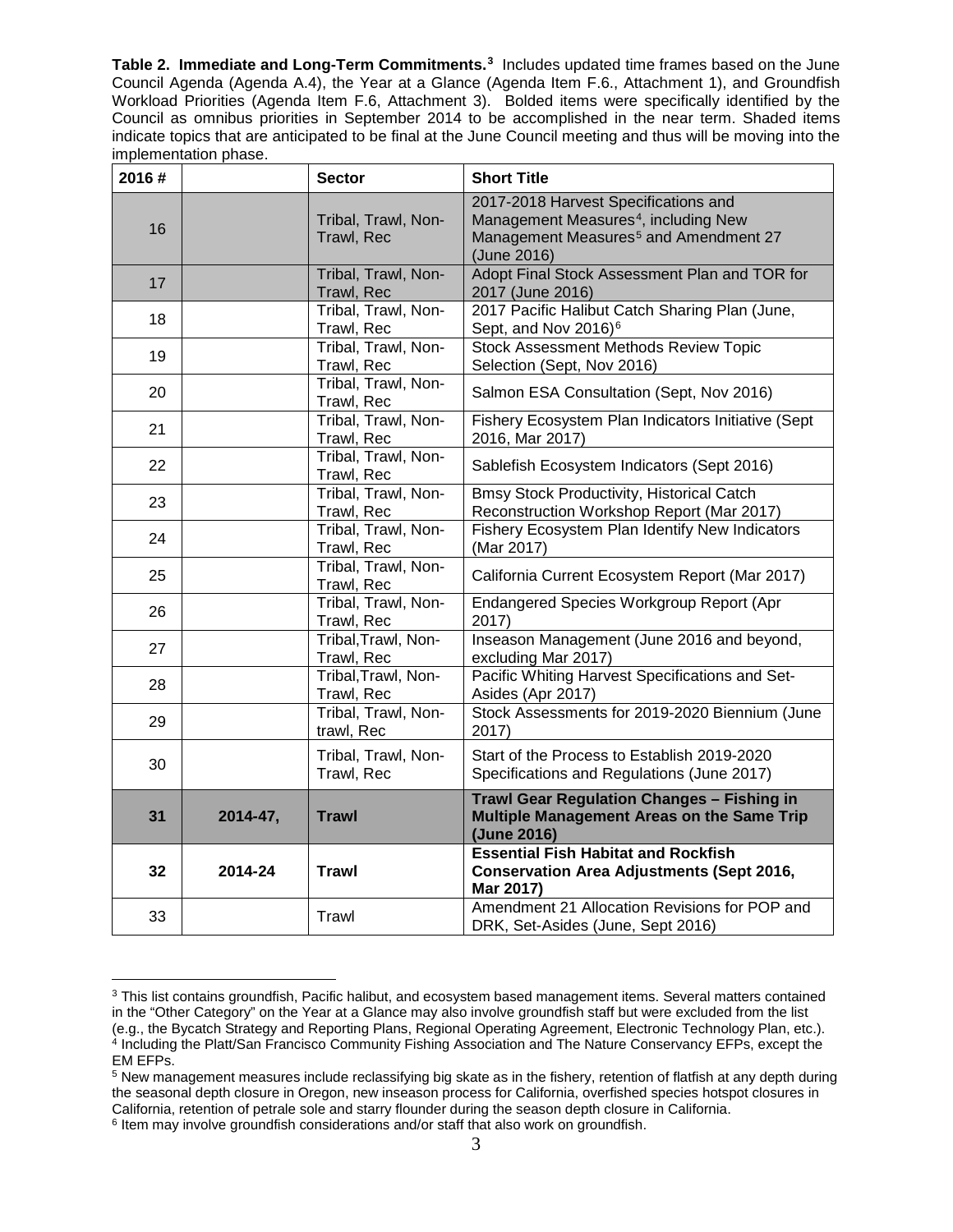| 2016# |                                 | <b>Sector</b>    | <b>Short Title</b>                                                                                                        |
|-------|---------------------------------|------------------|---------------------------------------------------------------------------------------------------------------------------|
| 34    | 2014-32                         | Trawl            | Five Year Trawl Catch Share Review Including<br>Scoping for Intersector Allocation Review (Sept,<br>Nov 2016 & June 2017) |
| 35    |                                 | Trawl            | Trawl Cost Recovery Report (Apr 2017)                                                                                     |
| 36    |                                 | <b>Trawl IFQ</b> | EM Bottom and Non-Whiting Midwater Trawl<br>EFP Update and Confirm FPA (Nov 2016)                                         |
| 37    | 2014-68                         | Non-Trawl, Rec   | <b>Nearshore Species Management (Mar 2017)</b>                                                                            |
| 38    | 2014-69,<br>2014-72,<br>2014-74 | <b>LEFG</b>      | LE Fixed Gear Sablefish - Phase 2 (Sept<br>2016, Apr 2017)                                                                |
| 39    |                                 | LE FG            | 2017 Incidental Regulations for Pacific Halibut<br>(Mar and Apr 2017)                                                     |
|       | Items on the Horizon            |                  |                                                                                                                           |
| 40    |                                 | <b>Trawl IFQ</b> | QS/QP Control Rule - Safe Harbor for Risk<br>Pools - post 5-year review                                                   |
| 41    |                                 | <b>Trawl IFQ</b> | Resolve Long-term Whiting Surplus Carryover<br>Provision - post 5-year review                                             |
| 42    |                                 | <b>Trawl IFQ</b> | Develop Criteria for Distributing Adaptive<br>Management Program QP                                                       |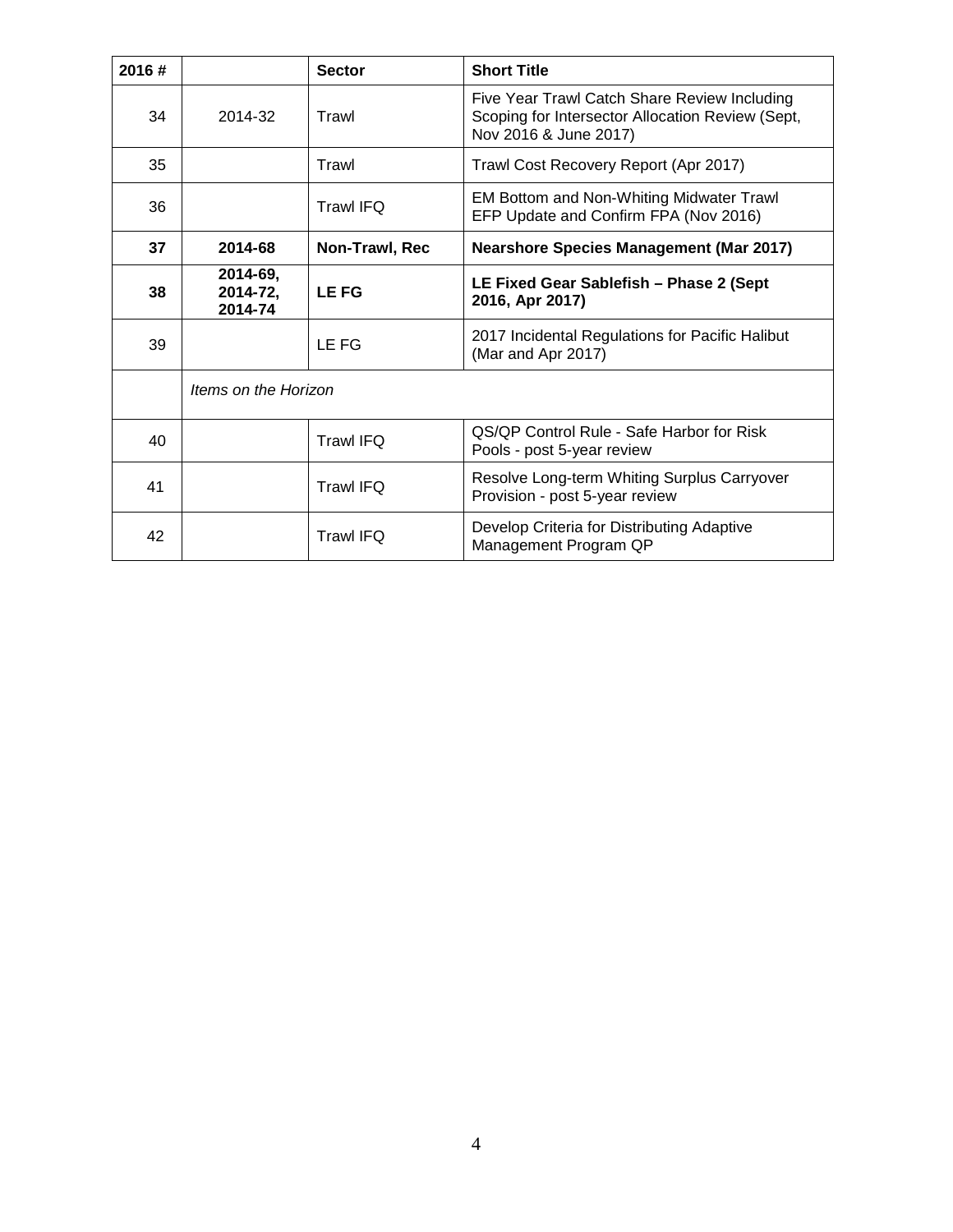**Table 3. Candidate Items for Prioritization in September.** This list contains the unprioritized list of potential groundfish management measures, based on the September 2014 omnibus list and additions that have occurred since that list was first compiled. New numbers have been established for the 2016 omnibus process.

| 2016# | <b>Sector</b>                 | <b>Short Title</b>                                                               |
|-------|-------------------------------|----------------------------------------------------------------------------------|
| 43    | Tribal, Trawl, Non-Trawl, Rec | Rebuilding Revision Rules (signal vs. noise)                                     |
| 44    | Tribal, Trawl, Non-Trawl, Rec | Further Consideration for Reorganizing Stock Complexes                           |
| 45    | Tribal, Trawl, Non-Trawl, Rec | Ecosystem Port Sampling White Paper                                              |
| 46    | Tribal, Trawl, Non-Trawl, Rec | Further Consideration for Ecosystem Component Species                            |
| 47    | Tribal, Trawl, Non-Trawl, Rec | Analysis of a Multi-Year Average Catch Policy                                    |
| 48    | Trawl, Non-Trawl, Rec         | Create 60-Mile Bank RCA Lines                                                    |
| 49    | Trawl, Non-Trawl              | Groundfish Conservation Areas for Rougheye Rockfish                              |
| 50    | Trawl, Non-Trawl              | New Dressed to Round Conversion Factors for Sablefish                            |
| 51    | Trawl, Non-Trawl (LE)         | <b>Eliminate Permit Size Endorsements</b>                                        |
| 52    | Trawl, Non-Trawl              | Seabird Avoidance Devices for Vessels less than 55 feet                          |
| 53    | Trawl, Non-Trawl              | Move the Seaward Non-Trawl RCA Line Closer to Shore<br>for Pot Vessels           |
| 54    | Trawl IFQ, MS, CP             | Allow Between Sector Transfer of Unneeded Overfished<br>Species                  |
| 55    | Trawl IFQ, MS                 | Allow Between Sector Transfer of Rockfish from IFQ to<br><b>MS</b>               |
| 56    | Trawl IFQ, MS, CP             | Revise Length of Time Required for the Trawl Fleet to<br><b>Retain Records</b>   |
| 57    | Trawl IFQ, MS, CP             | Year Round Whiting Season and Other Season Date<br>Modifications                 |
| 58    | <b>Trawl IFQ</b>              | Remove Certain Midwater Area-Management Restrictions                             |
| 59    | <b>Trawl IFQ</b>              | Remove Certain Restrictions on Trawl Gear Configuration<br>(Gear Regs Update II) |
| 60    | <b>Trawl IFQ</b>              | Resolve Long-term Non-Whiting Surplus Carryover<br>Provision                     |
| 61    | <b>Trawl IFQ</b>              | Carryover when Management Units Change                                           |
| 62    | <b>Trawl IFQ</b>              | Allow Trading of Previous Year Quota Pounds in Current<br>Year                   |
| 63    | <b>Trawl IFQ</b>              | Discard Survival Credit for Lingcod and Sablefish                                |
| 64    | <b>Trawl IFQ</b>              | Require Posting of First Receiver Site Licenses                                  |
| 65    | MS, CP                        | Eliminate the Prohibition on At-Sea Processing S. of 42°                         |
| 66    | Non-Trawl                     | Discard Mortality Rates for Commercial Nearshore<br><b>Fisheries</b>             |
| 67    | LEFG, OA                      | Commercial Gear Restriction for Targeting Flatfish in CA                         |
| 68    | LEFG, OA                      | Retain Halibut in the Sablefish Fishery (South of Pt.<br>Chehalis)               |
| 69    | Recreational                  | Discard Mortality Rates for the Recreational Fisheries                           |
| 70    | Recreational                  | 50 fm Depth Restriction (WA and OR)                                              |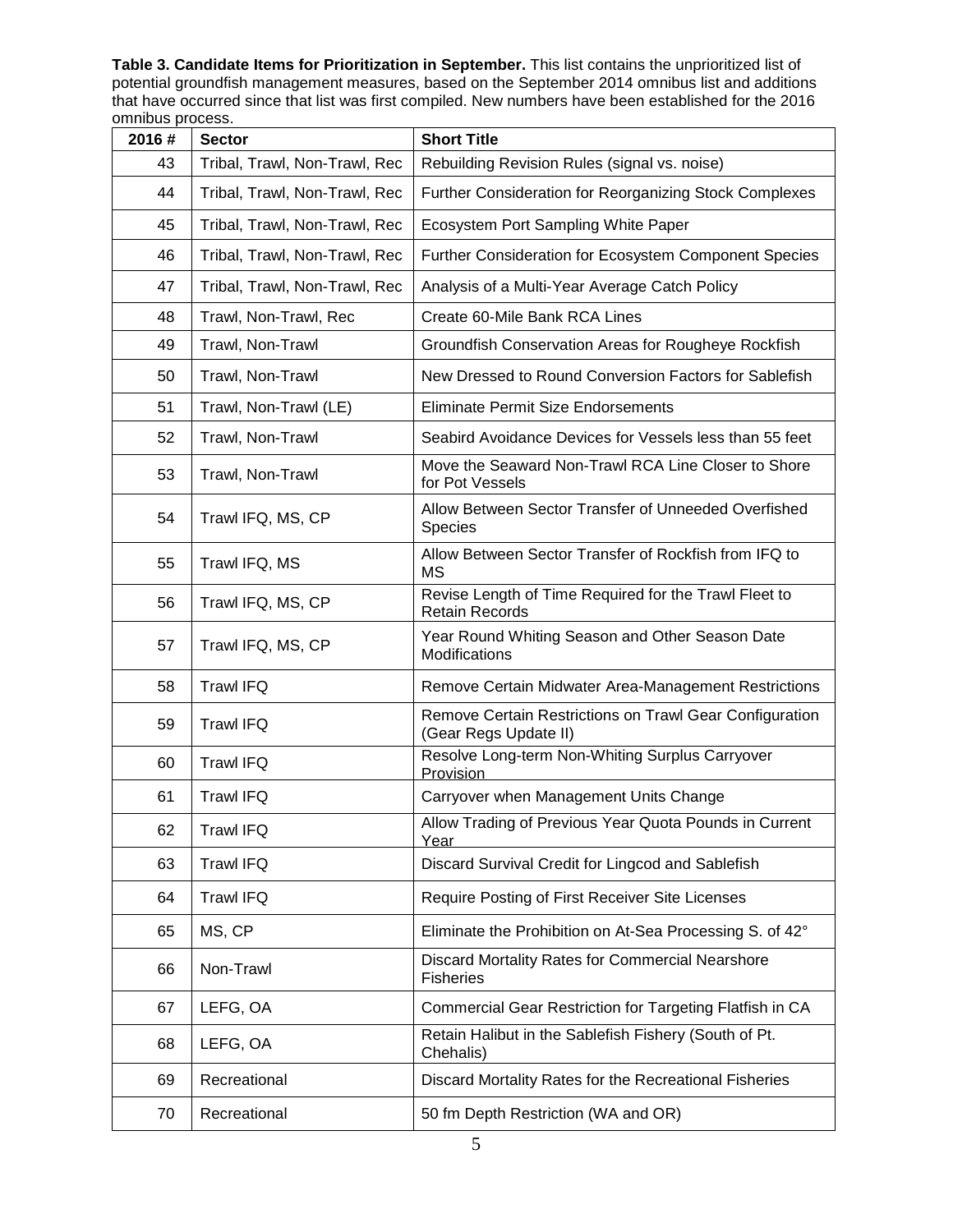| Table 4. Management Measured Analyzed but Rejected for Implementation. |  |
|------------------------------------------------------------------------|--|
|------------------------------------------------------------------------|--|

|         | <b>Sector</b>                       | <b>Short Title</b>                                                         | Package                              | <b>Rationale</b>                                                                                        |
|---------|-------------------------------------|----------------------------------------------------------------------------|--------------------------------------|---------------------------------------------------------------------------------------------------------|
| 2014-70 | Trawl,<br>Non-<br>Trawl             | Provide for Retrieval of<br>Derelict Crab Pots in RCAs                     | <b>Vessel Movement</b><br>Monitoring | Existing programs<br>are sufficient                                                                     |
| 2014-75 | Trawl<br>IFQ.<br>(gear<br>switched) | Require all Pot Gear to be<br>Returned to Shore at the End<br>of Each Trip | <b>Vessel Movement</b><br>Monitoring | Council wants to<br>allow vessels to<br>move pot gear<br>without returning it<br>to shore <sup>a/</sup> |
| 2014-47 | Trawl<br><b>IFQ</b>                 | Remove small footrope<br>requirement shoreward of the<br><b>RCA</b>        | EFH, Gear Regs                       | The Council<br>affirmed the<br>existing regulations<br>as consistent with<br>Amendment 19               |

a/ The proposal that vessels be required to bring all fish pots to shore at the end of each trip was suggested in [public comment \(June 2014\)](http://www.pcouncil.org/wp-content/uploads/F3c_PubCom_JUNE2014BB.pdf) in response to a grounds pre-emption concern attributed to vessels in the IFQ fishery that were switching to pot gear and pre-empting the grounds of local small scale pot fishermen. Under the Councils' vessel movement monitoring package, the Council took action to allow vessels to move pots across management lines without making trips to return them to shore. Because that action contravenes consideration of a provision to require vessels to return pots to shore after every trip this issue has been tentatively placed in the category of rejected actions.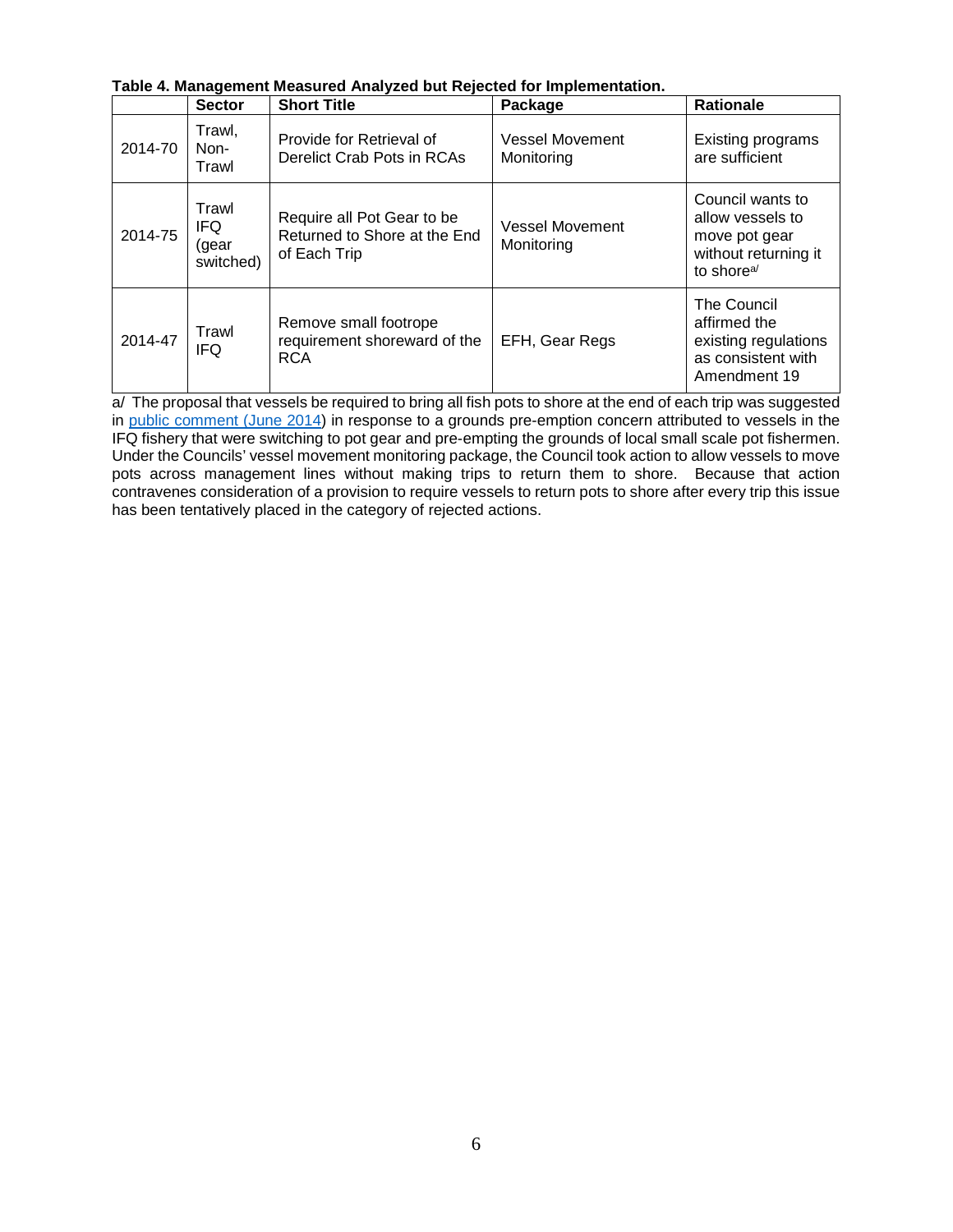# **Detailed Description for Table 1. Items on Which Council Action Has Been Completed Which Still Entail Some Workload**

### **1. Trawl, Non-Trawl - Clarify Catch Accounting Rules for Amendment 21**

<span id="page-6-0"></span>At its June 2012 meeting, as part of the preferred alternative for the 2013-2014 harvest specification and management measures, the Council recommended reinstating catch accounting language in the Fishery Management Plan (FMP) that was inadvertently deleted when Amendment 21 was implemented. Changes to the FMP language were also recommended to further clarify the decision rules for determining the allocation against which a vessel's catch would count (i.e., whether it would count against the limited entry allocation or the open access allocation). Council and National Marine Fisheries Service (NMFS) staffs have made progress on some draft FMP language; however, due to competing workload, language for Council consideration has not yet been fully developed.

### <span id="page-6-1"></span>**2. Trawl, Non-Trawl - Phase 1 Sablefish Rule**

The proposed Sablefish Rule is scheduled for May 2016 with the final rule expected in late summer for implementation on January 1, 2017 (Agenda Item G.1, NMFS Report 2, June 2016). This rule proposes to allow joint permit registration (trawl and fixed gear), continues the prohibition on atsea freezing of individual fishing quota (IFQ) caught sablefish, provides opportunity to apply for a limited exemption to the control limits, and requires electronic fish tickets for all limited entry and open access sablefish landings. Also, included in the package are requirements that vessels make a fishery declaration upon registration of a new Vessel Monitoring System (VMS) unit, an adjustment to the "other fishery" declaration, adjustments to the regulations for e-ticket submissions to match current web-based practices, and miscellaneous corrections and housekeeping matters.

### <span id="page-6-2"></span>**3. Trawl, Non-Trawl - Amendment 26 Blackgill Rockfish Trawl and Non-Trawl Allocations**

Blackgill rockfish south of 40°10' N. latitude is managed in the Slope Rockfish Complex south of 40°10' N. latitude. The Amendment 21 sector allocation of the harvestable surplus of species managed in the Slope Rockfish Complex south of 40°10' N. latitude are 63 percent to LE trawl and 37 percent to non-trawl sectors based on average 2003-2005 total catches of species in this complex. Blackgill rockfish was assessed in 2011 and, starting in 2013, a harvest guideline was established equal to the 40-10 adjusted annual catch limits (ACLs) calculated for the stock. The Groundfish Advisory Subpanel (GAP) informed the Council that complications have arisen between the traditional non-trawl fixed-gear fleet and the IFQ fixed-gear fleet in the Conception management area due to increased targeting of blackgill by the IFQ fleet. In November 2015, the Council took final action to remove blackgill rockfish from the Slope Rockfish complex south of 40°10' N. latitude and reallocate blackgill rockfish and the remaining species in the southern Slope Rockfish complex to trawl and non-trawl sectors as follows:

- Blackgill sector allocations: 41% to LE Trawl and 59% to Non-Trawl sectors;
- Remaining Southern Slope Rockfish sector allocations: 91% to LE Trawl and 9% to Non-Trawl sectors.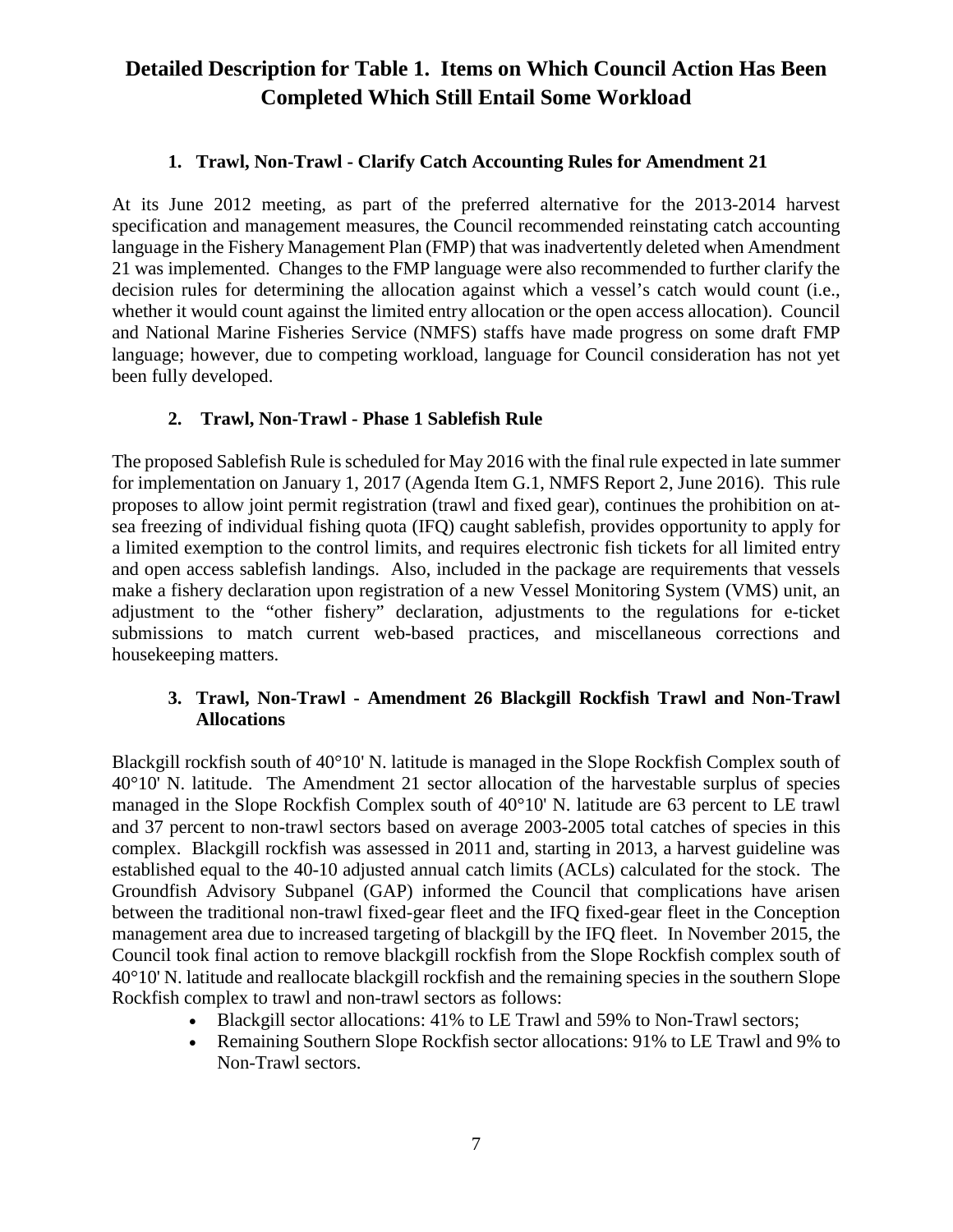No change was made to accumulation limits for these species. Implementation of this initiative is tentatively scheduled for January 1, 2018 pending NMFS approval of Amendment 26.

# **4. Trawl, Non-Trawl – Vessel Movement Monitoring**

<span id="page-7-0"></span>The Council developed a suite of VMS options for owners and operators to choose from to monitor their movements. These include:

- 1) Increase ping rate to four times per hour with NMFS type-approved units;
- 2) Maintain ping rate of one per hour with electronic monitoring (EM) System with NMFS type-approved units;
- 3) Allow use of enhanced VMS units (not NMFS type-approved).

These new requirements apply to vessels that are currently required to have VMS under regulation including salmon troll, California halibut, ridgeback prawn, and sea cucumber. The proposed rule is expected in the summer of 2016 and the final rule on January 1, 2017 (Agenda Item G.1, NMFS Report 2, June 2016).

# **5. Trawl - Cost Recovery Corrections**

<span id="page-7-1"></span>After cost recovery was implemented for the trawl rationalization program in January 2014, NMFS announced clarifications to the regulations through a public notice (see NMFS public notice, NMFS-SEA-14-12, March 20, 2014). The clarifications were on (1) fish buyer's use of principal from a deposit account in cases of credit card payment to Pay.gov (IFQ & mothership (MS)), and (2) in the catcher-processor (CP) sector, only retained groundfish are subject to the cost recovery fee. In the future, NMFS intends to revise the associated regulatory language for these issues and, if further issues arise, may have additional cost recovery corrections or clarifications.

# **6. Trawl IFQ, MS - Electronic Monitoring Exempted Fishing Permits**

<span id="page-7-2"></span>The Council recommended that NMFS allow up to 20 additional vessels to use EM exempted fishing permits (EFPs). The Council also recommended that NMFS extend the expiration date of all EM EFPs for the bottom trawl, non-whiting mid-water trawl, whiting mid-water trawl, and fixed gear catch share fisheries through 2018.

# **7. Trawl IFQ, MS – Electronic Monitoring Regulations for Whiting and Fixed Gear**

<span id="page-7-3"></span>The Council reaffirmed their final preferred alternative for EM for the midwater trawl whiting (Nov 2015) and fixed gear fisheries (Apr 2016). The Council also deemed the draft regulations (Apr 2016) as meeting the intent of the whiting final preferred alternative and for the fixed gear fishery. A proposed rule is expected to be published in mid-summer 2016, with the intent that regulations would be effective by January 1, 2017.

# <span id="page-7-4"></span>8. **Trawl IFQ, MS - Pacific Dawn Lawsuit Appeal to 9<sup>th</sup> Circuit Court (Whiting Allocation)**

On May 13, 2014, an [appeal to the Ninth Circuit Court](http://www.pcouncil.org/wp-content/uploads/APPELLATE-317112-v1-Pacific_Dawn_-_Opening_Brief.pdf) was filed in the Pacific Dawn lawsuit challenging the allocation of whiting IFQ and MS sector catch history allocations. Responding to this appeal will require the time of NOAA General Counsel (GC) attorneys, as well as other NMFS staff, who are also integral to making progress on the development and implementation of groundfish actions. Oral arguments were heard on May 10, 2016.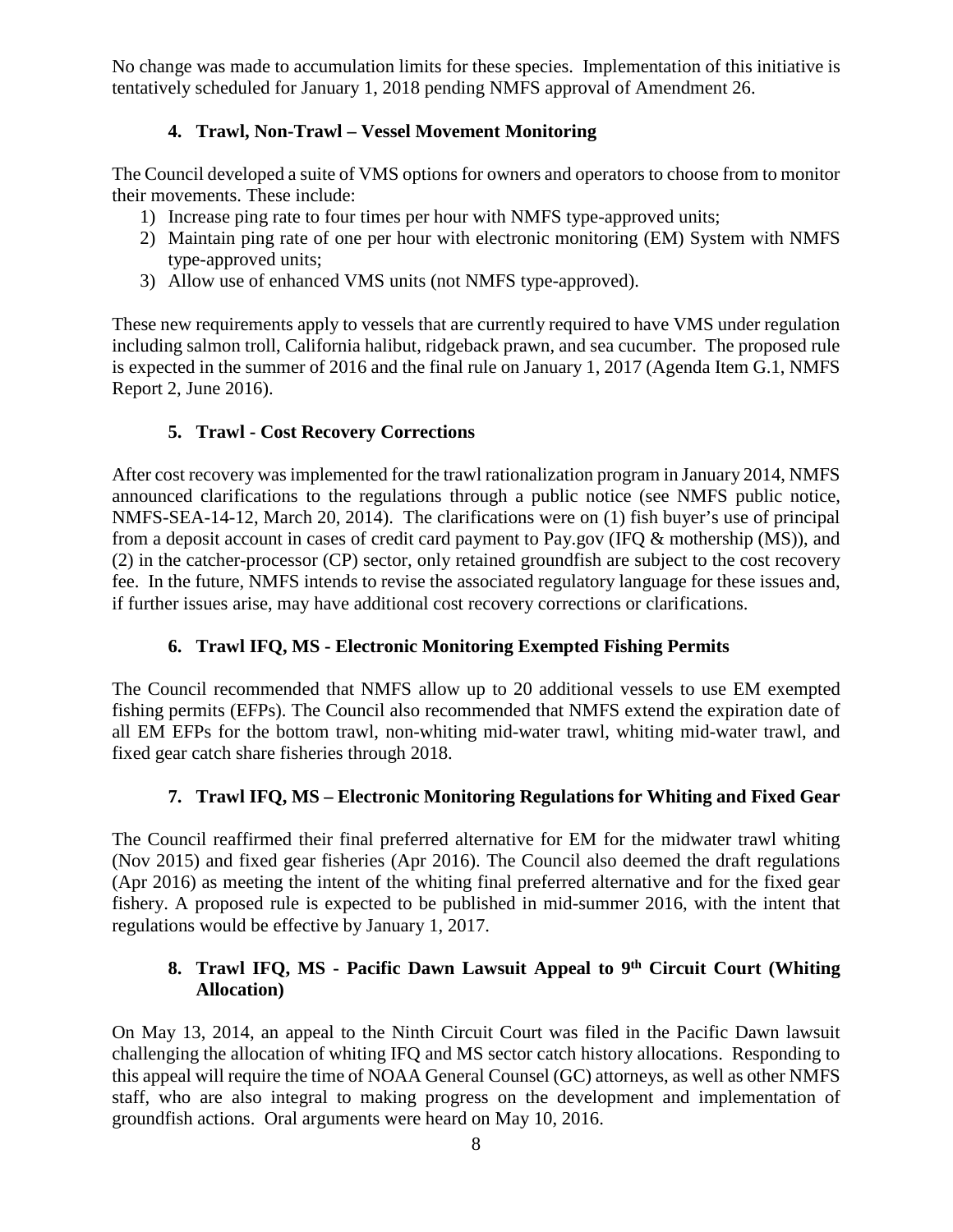#### <span id="page-8-0"></span>**9. Trawl CP - Glacier Fish Co Lawsuit Appeal to 9th Circuit Court (Cost Recovery); and Glacier Fish Co Lawsuit in District Court (2016 Fee Percentage).**

On January 9, 2014, [Glacier Fish Company LLC filed a suit](http://www.pcouncil.org/wp-content/uploads/Cost_Recovery_Complaint_1_9_2014.pdf) in relation to the cost recovery regulations challenging the categorization of the CP co-op program as a limited access privilege program, challenging the status of co-op members as limited access privilege holders, claiming that the cost recovery regulations were not properly promulgated, and claiming adequate documentation of the basis of the cost figure has not been provided. The court ruled favorably for the Secretary of Commerce; and on January 28, 2016, Glacier Fish filed an appeal in the  $9<sup>th</sup>$  Circuit Court. Additionally, on January 18, 2016, Glacier Fish filed a challenge to the 2016 cost recovery fee percentages. Responding to these suits will require the time of NOAA GC attorneys, as well as other NMFS staff, who are also integral to making progress on the development and implementation of groundfish actions.

# **10. Trawl IFQ - Pacific Choice Lawsuit, District Court (Divestiture)**

<span id="page-8-1"></span>On December 4, 2015, Pacific Choice Seafood Company filed a suit in relation to the requirement that individuals divest down to their control limits by November 30, 2015. Responding to this law suite will require the time of NOAA GC attorneys, as well as other NMFS staff, who are also integral to making progress on the development and implementation of groundfish actions.

## **11. Trawl IFQ - Update eTicket for Web-based Submissions**

<span id="page-8-2"></span>Pacific States Marine Fisheries Commission is improving the trawl IFQ e-Ticket system by moving to a web-based platform. This will require some regulatory changes which the Executive Director has deemed as part of the proposed Sablefish Rule. The proposed rule is scheduled for May 2016 with the final rule expected in late summer for implementation on January 1, 2017 (Agenda Item G.1, NMFS Report 2, June 2016).

# **12. Trawl IFQ - Widow Rockfish QS Reallocation and Divestiture Deadlines**

<span id="page-8-3"></span>At its [April 2015 meeting,](http://www.pcouncil.org/resources/archives/briefing-books/april-2015-briefing-book/#gfApr2015) the Council [approved](http://www.pcouncil.org/wp-content/uploads/2015/06/April_2015_FINAL_CouncilMtgRecord.pdf) a reallocation of widow rockfish quota share (QS) among those who initially received QS. A moratorium on the trading of widow QS will remain in place until the reallocation is implemented (including the resolution of appeals). Once trading commences, any entity receiving widow QS in excess of the widow QS control limit will have approximately one year to divest themselves down to that limit. Additionally, if the widow QS reallocation pushes an entity over the aggregate non-whiting control limit, it will have the same period to divest down to that limit. With respect to the QS control limits for all other species and the aggregate nonwhiting QS control limit, divestiture down to those limits was required by the November 30, 2015 deadline already in regulation. The proposed rule is scheduled for June 2016 and the final rule is expected in the fall of 2016 (Agenda Item G.1, NMFS Report 2, June 2016).

### **13. Trawl IFQ – Trawl Gear Changes**

<span id="page-8-4"></span>At its March 2016 meeting, the Council recommended that trawl gear regulations be updated to reflect the individual accountability provided by the trawl catch share program but deferred action on one issue until its June 2016 meeting. Specifically, the Council recommended: allowing vessels to carry and use multiple trawl gear types on a single trip (fish caught using different gears must be stowed separately); eliminating minimum mesh size regulations for the codend and body of the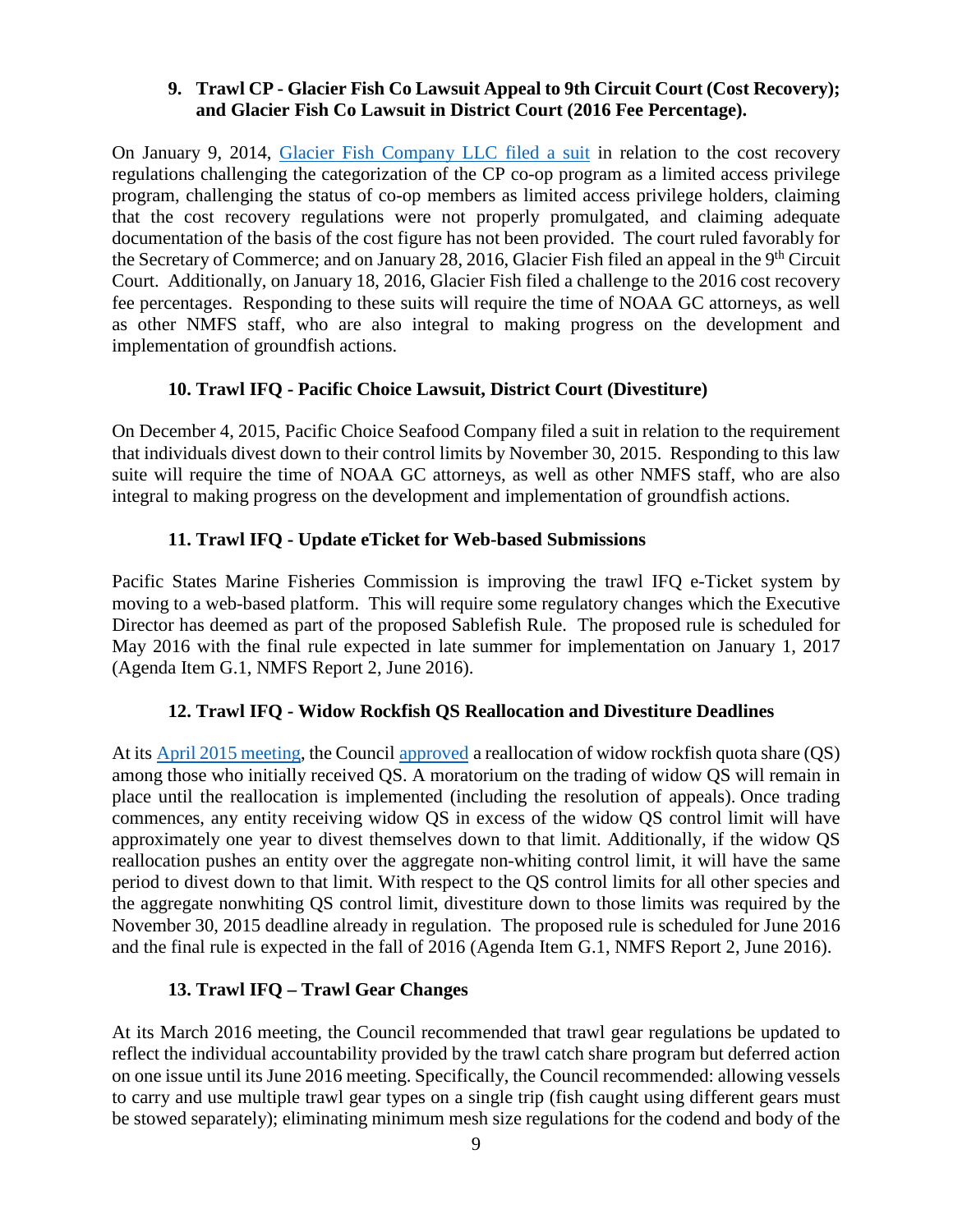net; eliminating restrictions on codends; eliminating chafing gear restrictions; allowing a new haul to be brought onboard and dumped before all catch from previous haul has been stowed; and changing the selective flatfish trawl gear definition and restrictions. The selective flatfish trawl gear definition would be changed to allow the use of four seam nets and the restriction that requires use of selective flatfish trawl gear shoreward of the Rockfish Conservation Area (RCA) in the area north of  $40^{\circ}$  10' N. latitude would be replaced by a restriction that requires use of small footrope trawl in that area. At its June 2016 meeting, the Council will consider whether to allow vessels to fish in more than one ACL management area on the same trip (see Item [31\)](#page-12-4). When the Council completes action on Item [31,](#page-12-4) it will be combined with the rule making process for this gear package. The Council also considered recommending a revised procedure for measuring mesh size in the body of the net but that issue will not move forward since the mesh size regulation will be eliminated. The proposed rule is scheduled for the summer of 2016 and the final rule is expected in the fall of 2016 (Agenda Item G.1, NMFS Report 2, June 2016).

#### **14. LEFG, OA - Logbooks for Fixed Gear**

<span id="page-9-0"></span>At its June 2008 meeting, as part of the preferred alternative for the 2009-2010 harvest specification and management measures, the Council recommended that NMFS develop and implement a mandatory Federal logbook for limited entry and open access fixed gear vessels. The Council's Groundfish Management Team, the West Coast Groundfish Observer Program, NMFS, and state staffs worked with Pacific States Marine Fisheries Commission to prepare a draft fixed gear logbook. The logbook has not been finalized and implemented due to concerns raised by NMFS, including lack of funding.

#### **15. Recreational - Mid-water Sport Fishery (OR)**

<span id="page-9-1"></span>At the March 2016 meeting, the Council adopted Alternative 1, where midwater long-leader recreational groundfish fishing would be authorized seaward of a line approximating the 40 fm depth curve exclusively off the coast of Oregon from April-September to target abundant and healthy midwater species while avoiding or minimizing interactions with overfished rockfish species. The adopted gear configuration includes no more than one line with three hooks, a minimum of 30 feet between the sinker and the lowest hook, and a non-compressible float required above the hooks. Small plastic worms and flies are allowed along with weighted hooks; bait and large lures would be prohibited. Further, lingcod retention is prohibited. All other existing state and Federal groundfish regulations, such as bag limits, RCA, etc., would remain in effect. This alternative would be monitored with the existing Oregon Recreational Boat Survey program. The proposed rule is scheduled for the summer of 2016 and the final rule is expected in winter/spring of 2017 (Agenda Item G.1, NMFS Report 2, June 2016).

### <span id="page-9-2"></span>**Detailed Description for Table 2. Immediate and Long-Term Commitments**

### **16. Tribal, Trawl, Non-Trawl, Rec – 2017-2018 Harvest Specifications and Management Measures, Including New Management Measures and Amendment 27 (June 2016)**

At this meeting, the Council is scheduled to take final action to implement the 2017-2018 harvest specifications and management measures. This action includes Amendment 27 which proposes to reclassify big skate from an ecosystem component species to "in the fishery". Under the Council's preliminary preferred alternative from April, deacon rockfish would be listed in Table 3-1 of the FMP and the FMP would be revised to describe a new inseason process to restrict California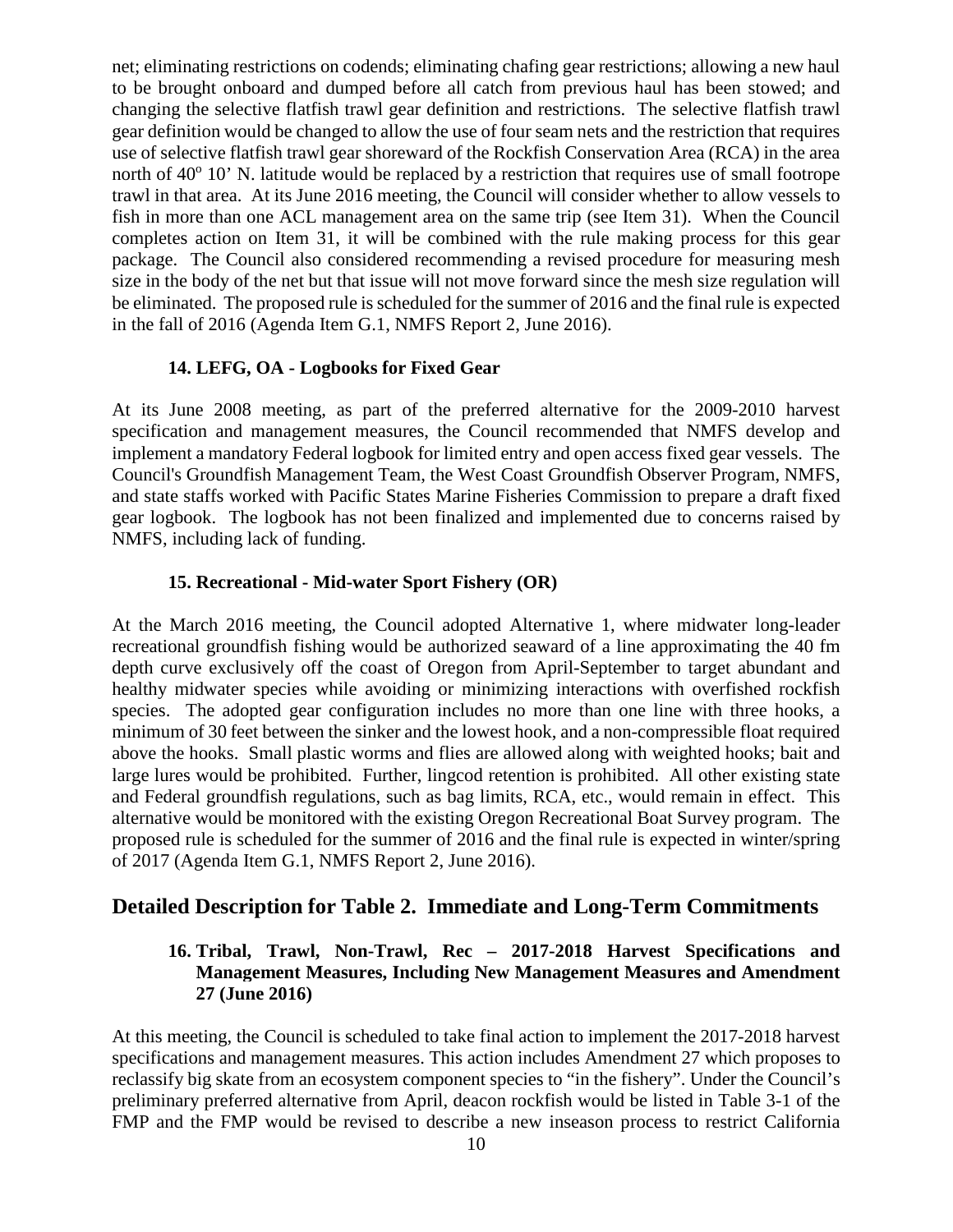recreational and commercial fisheries take of black rockfish, canary rockfish, and yelloweye rockfish outside of a Council meeting. Additionally, under the preliminary preferred alternative, the following new management measures would be implemented: retention of flatfish at any depth during the seasonal depth closure in Oregon, overfished species hotspot closures in California, and retention of petrale sole and starry flounder during the seasonal depth closure in California. The proposed rule is expected in the summer of 2016 and the final rule on January 1, 2017 (Agenda Item G.1, NMFS Report 2, June 2016).

### <span id="page-10-0"></span>**17. Tribal, Trawl, Non-Trawl, Rec - Adopt Final Stock Assessment Plan and TOR for 2017 (June 2016)**

In April and June of the even numbered years, the Council develops a stock assessment plan for the upcoming biennium and a Terms of Reference (TOR) for conducting and reviewing the assessments.

## <span id="page-10-1"></span>**18. Tribal**, **Trawl, Non-Trawl, Rec – 2017 Pacific Halibut Catch Sharing Plan (June, Sept, Nov 2016)**

The Council is scheduled to consider allocation changes for the 2017 Pacific Halibut Catch Sharing Plan (CSP) during a three meeting process (June, Sept, Nov 2016). In particular, the California Department of Fish and Wildlife requested the Council consider increases to the California recreational allocation. This allocation consideration would be conducted along with the standard process to consider minor allocation changes among areas or gear groups and proposed changes related to recreational season structures (e.g., opening dates, days per week, early season/late season ratios, and port/area sharing).

## <span id="page-10-2"></span>**19. Tribal, Trawl, Non-Trawl, Rec – Stock Assessment Methods Review Topic Selection (Sept, Nov 2016)**

In September of even years, new assessment methodologies and impact projection models (typically developed by the GMT) are proposed and those deemed potentially useful are selected for a formal methodology review by the Science and Statistical Committee (SSC). In November, the SSC proposes the timing of methodology reviews. Those methodologies endorsed by the SSC can then be considered in assessments and GMT analyses conducted the next year and into the future.

### **20. Tribal, Trawl, Non-Trawl, Rec** - **Salmon Consultation (Sept, Nov 2016)**

<span id="page-10-3"></span>NMFS Sustainable Fisheries Division is drafting an Endangered Species Act (ESA) Biological Opinion on the take of listed salmonids in the groundfish fishery. NMFS has worked with the Council to develop the proposed action upon which the consultation would be based. NMFS expects to provide a draft biological opinion for the Council to review in the second half of 2016. The consultation is expected to be completed in late 2016 or early 2017.

### <span id="page-10-4"></span>**21. Tribal, Trawl, Non-Trawl, and Rec - Fishery Ecosystem Plan Indicators Initiative (Sept 2016, Mar 2017)**

Under the Fishery Ecosystem Plan the Council is undertaking the Coordinated Ecosystem Indicator Review Initiative. This initiative will refine and improve the ecosystem indicators presented in the Annual State of the California Current Ecosystem Report. Advice from the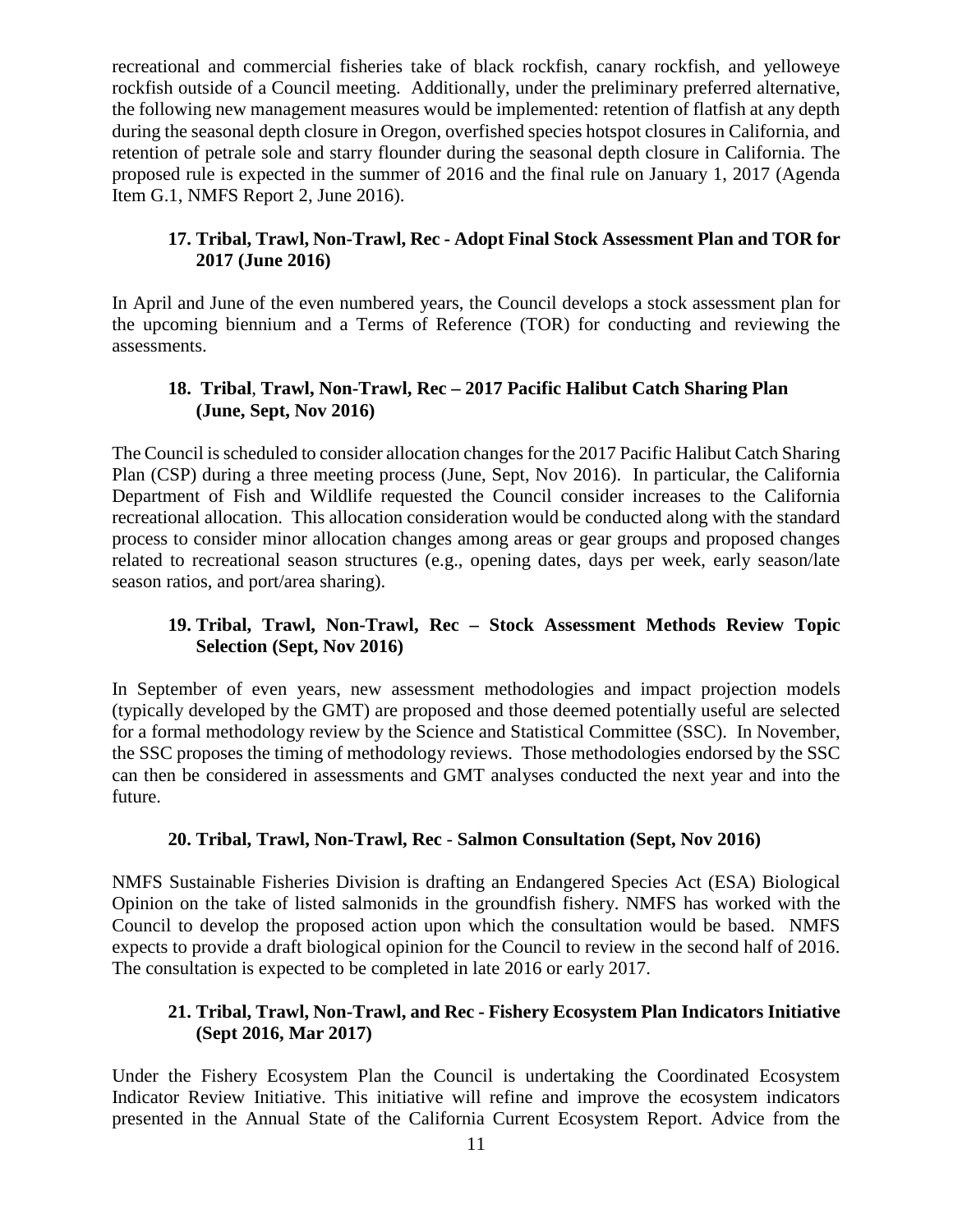Council's advisory bodies about ecosystem indicators relevant to fishery management has been solicited. In order for Council recommendations to be incorporated into the 2017 Report, the Council will need to finalize its recommendations in September 2016.

### **22. Tribal, Trawl, Non-Trawl, Rec – Sablefish Ecosystem Indicators (Sept 2016)**

<span id="page-11-0"></span>In September 2015 the Council asked the NOAA Integrated Ecosystem Assessment Team to work with sablefish assessment scientists and members of the Scientific and Statistical Committee to initiate a comprehensive review of the sablefish stock throughout its range and to explore potential relationships between stock status and ecosystem changes that could help inform the next assessment. NMFS will periodically update the Council on progress toward completing this task. The next sablefish stock assessment has not yet been scheduled.

### <span id="page-11-1"></span>**23. Tribal, Trawl, Non-Trawl, Rec – Bmsy Stock Productivity, Historical Catch Reconstruction (Mar 2017)**

Two workshops are planned for later this year: a B<sub>MSY</sub>/Stock Productivity workshop and an Historical Catch Reconstruction workshop. Both workshops seek to refine data and modeling approaches for future stock assessments. The  $B_{MSY}/Stock$  Productivity workshop is tentatively scheduled for early December with the primary objective of determining best practices for modeling productivity in stock assessments. Results of this workshop could also inform different B<sub>MSY</sub> proxies than are used today for managing groundfish species. The Historical Catch Reconstruction workshop is intended to review methods used to reconstruct historical catches in California, Oregon, and Washington. The primary objective of this workshop is to review and consider endorsing the historical catch time series of groundfish species based on these methods for use in assessments and other catch-based analyses.

### <span id="page-11-2"></span>**24. Tribal, Trawl, Non-Trawl, Rec - Fishery Ecosystem Plan Identify New Indicators (Mar 2017)**

The Council will identify focal areas for future ecosystem indicator reporting related to Council decisions.

### **25. Tribal, Trawl, Non-Trawl, Rec- California Current Ecosystem Report (Mar 2017)**

<span id="page-11-3"></span>NMFS provides the Annual State of the California Current Ecosystem Report Council's to the Council, typically in March. The purpose of the Report is to present ecosystem information for the California Current Ecosystem to the Council in a succinct, straightforward format so that the Council may take into account ecosystem variability in its decisions. The Report synthesizes data to present key environmental, biological, and socioeconomic indicators. Trends in physical, biological, and socioeconomic components of the ecosystem – taking into account the effects of fisheries and other human activities – are thus highlighted. The fifth report will be delivered to the Council in March 2017. Information in the Report is intended to inform Council fishery management decisions.

#### <span id="page-11-4"></span>**26. Tribal, Trawl, Non-Trawl, Rec – Endangered Species Workgroup Report (Apr 2017)**

In 2012 NMFS published an ESA Biological Opinion analyzing the effects of the groundfish fishery on green sturgeon (Acipenser medirostris), eulachon (Thaleichthys pacificus), humpback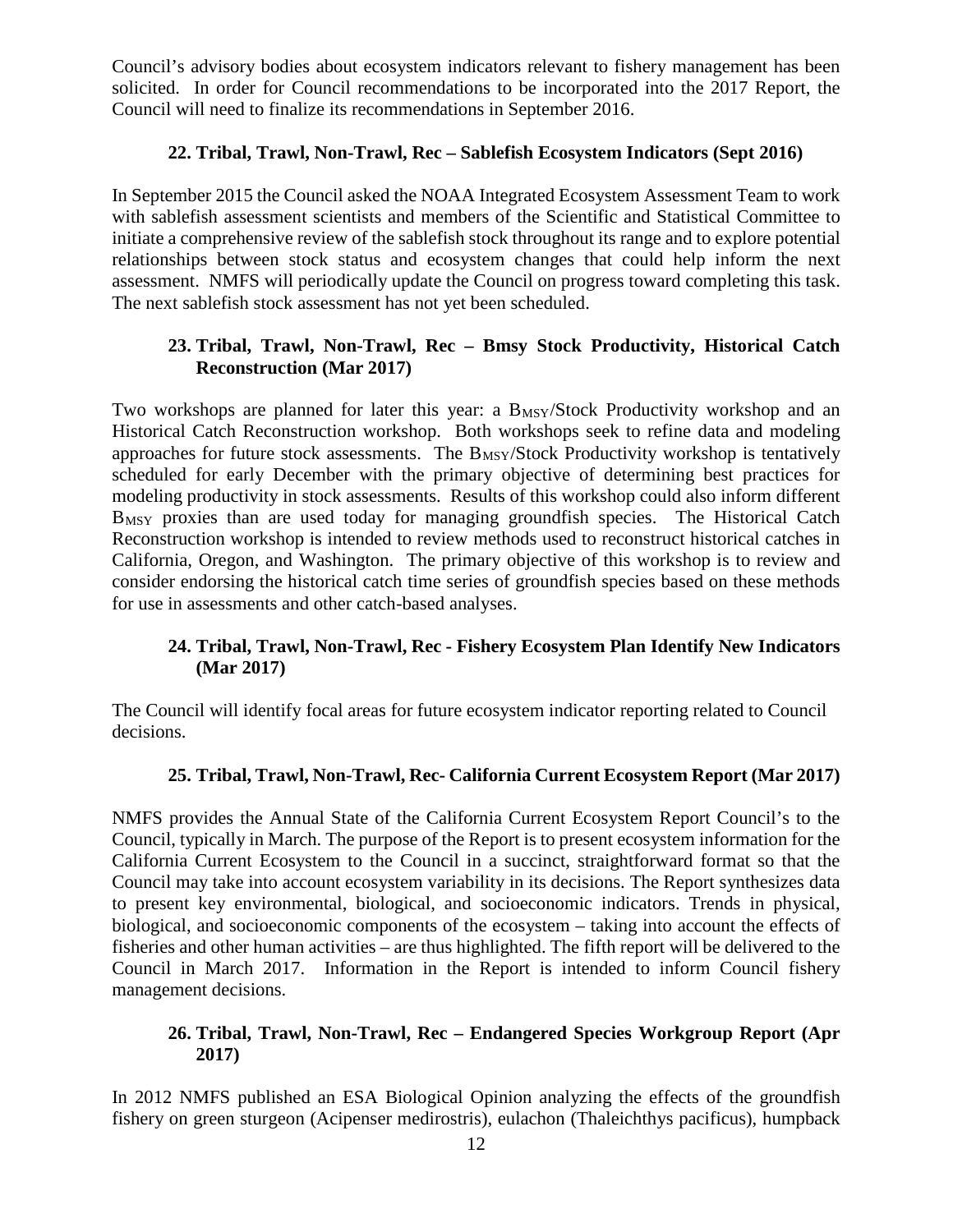whales (Megaptera novaeangliae), Steller sea lions (Eumetopias jubatus), and leatherback sea turtles (Dermochelys coriacea). The Biological Opinion directed NMFS to establish the Pacific Coast Groundfish and Endangered Species Workgroup. According to the terms and conditions, the Workgroup will meet at least biennially and develop recommendations on listed species take monitoring and mitigation, and the need to reinitiate consultation under Section 7. The Workgroup met in 2015 and is expected to meet again in early 2017 and report to the Council at the March or April 2017 meeting.

### <span id="page-12-0"></span>**27. Tribal, Trawl, Non-Trawl, and Rec - Inseason Management (June 2016 and beyond, excluding Mar 2017)**

Management measures for groundfish are set by the Council with the general understanding that these measures will likely need to be adjusted within the biennium to attain, but not exceed, the ACLs. Inseason adjustments are usually scheduled to be discussed at the April, June, September and November meetings.

## <span id="page-12-1"></span>**28. Tribal, Trawl, Non-Trawl, and Rec – Pacific Whiting Harvest Specifications and Set-Asides (Apr 2017)**

Every April the Council reviews the Pacific whiting assessment conducted and reviewed in the international process outlined in the U.S.-Canada Pacific Whiting Treaty agreement. The Council has the ability to lower the U.S. total allowable catch (TAC) of Pacific whiting from that recommended by the Joint Management Committee (the main decision-making body in the treaty agreement). While the Council has not reduced the recommended U.S. TAC since implementation of the U.S. Canada Pacific Whiting Treaty agreement, the Council usually decides the amount of Pacific whiting yield to set aside from the directed allocation to U.S. trawl sectors to accommodate research catches and expected bycatch of whiting in non-whiting fisheries at its April meeting.

### <span id="page-12-2"></span>**29. Tribal, Trawl, Non-Trawl, Rec - Stock Assessments for 2019-2020 Biennium (June 2017)**

At this meeting, under Agenda Item G.8, the Council is scheduled to adopt the list of stocks to be assessed in 2017 for use in 2019 and beyond and a stock assessment review schedule. Stock assessments conducted and reviewed in 2017 are scheduled for Council adoption in June and September of 2017. Any stock assessments relegated to the mop-up review panel (typically scheduled in late September) are scheduled for Council adoption in November 2017.

### <span id="page-12-3"></span>**30. Tribal, Trawl, Non-Trawl, Rec - Start of the Process to Establish 2019-2020 Specifications and Management Measures (June 2017)**

In most cycles, the start of the process to establish the biennial regulations begins in June of the odd numbered years (e.g., June 2017).

### <span id="page-12-4"></span>**31. Trawl – Trawl Gear Regulation Changes – Fishing In Multiple Management Areas on the Same Trip (June 2016)**

At its March 2016 meeting, the Council completed its recommendations on 7 of 8 issues included in the trawl gear regulation package (see Table 1, Item [13\)](#page-8-4). The one issue left outstanding was fishing in multiple management measures on a single trip. The Council is scheduled to take final action at the June 2106 Council meeting on this measure. During the process of developing the gear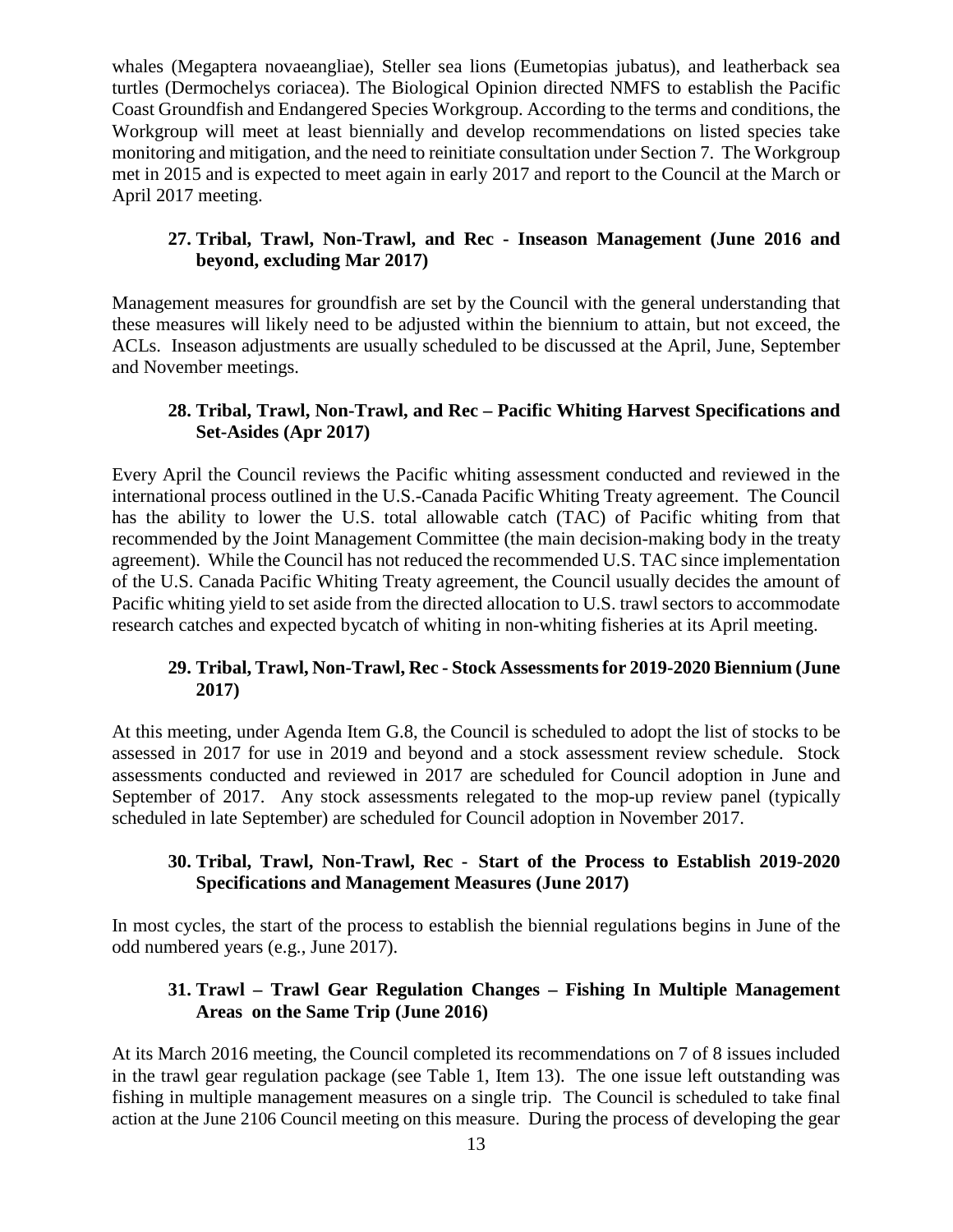package, additional gear related issues were identified for potential council consideration but were not included in this package in order to ensure that the package could be implemented in 2017. Those issues have been slated for a second gear regulation package (see Item [60\)](#page-19-3).

### <span id="page-13-0"></span>**32. Trawl - Essential Fish Habitat and Rockfish Conservation Area Adjustments (Sept 2016, Mar 2017)**

Pacific Coast Groundfish essential fish habitat (EFH) description was most recently revised in 2006, as part of Amendment 19 to the Groundfish FMP. After completion of a periodic EFH review in 2014, the Council determined that new information warranted consideration of changes to groundfish EFH, and initiated a process to develop alternatives. Additionally, the Council has been considering changes to the trawl RCA. Because the actions and effects of the two actions are interrelated (i.e., restricting or allowing bottom trawling in designated areas), the Council merged the two efforts into a single action which will be Amendment 28. Selection of a preliminary preferred alternative is tentatively scheduled for September 2016 with final action in March 2017.

### <span id="page-13-1"></span>**33. Trawl – Amendment 21 Allocation Revisions for Pacific ocean Perch and Darkblotched Rockfish, Set-Asides (June, Sept 2016)**

A new Council initiative to consider either changing the Amendment 21 allocations of darkblotched rockfish and Pacific ocean perch to the at-sea whiting sectors or accounting for the bycatch of these species by the at-sea whiting sectors by setting aside the yield from the trawl allocation before allocating harvestable surplus to the IFQ sector was introduced in April. Since making any of these changes to the trawl allocation scheme for these two species requires an FMP amendment and a three-meeting process to decide, the Council proposed a fast-track decisionmaking process that would culminate in a final decision in September 2016. This would enable the FMP amendment process and rulemaking to be done in time to implement any changes to how these species are managed in the at-sea whiting fisheries by the start of the 2017 whiting season on May 15.

### <span id="page-13-2"></span>**34. Trawl – Five Year Trawl Catch Share Review, Including Scoping for Intersector Allocation Review (Sept, Nov 2016 & June 2017)**

The trawl rationalization program completed its fifth year at the end of 2015. The Council is scheduled to adopt a plan the five year review at its June 2016 meeting. The review process is expected to take two years and be completed by the spring of 2018.

### **35. Trawl – Cost Recovery Report (Apr 2017)**

<span id="page-13-3"></span>The Council's final [recommendation](http://www.pcouncil.org/wp-content/uploads/CR_Council_Sept2011_Action_Fin.pdf) on cost recovery is available on the [trawl trailing action](http://www.pcouncil.org/groundfish/trawl-rationalization-amendment-20-and-intersector-allocation-amendment-21-trailing-actions/)  [webpage](http://www.pcouncil.org/groundfish/trawl-rationalization-amendment-20-and-intersector-allocation-amendment-21-trailing-actions/) and included the following statement: "The Council should have an ongoing, periodic role in the cost recovery program, including reviewing cost recovery levels, after the cost recovery program becomes established." Each year NMFS develops a report which provides the Council an opportunity to review the cost recovery levels established by NMFS.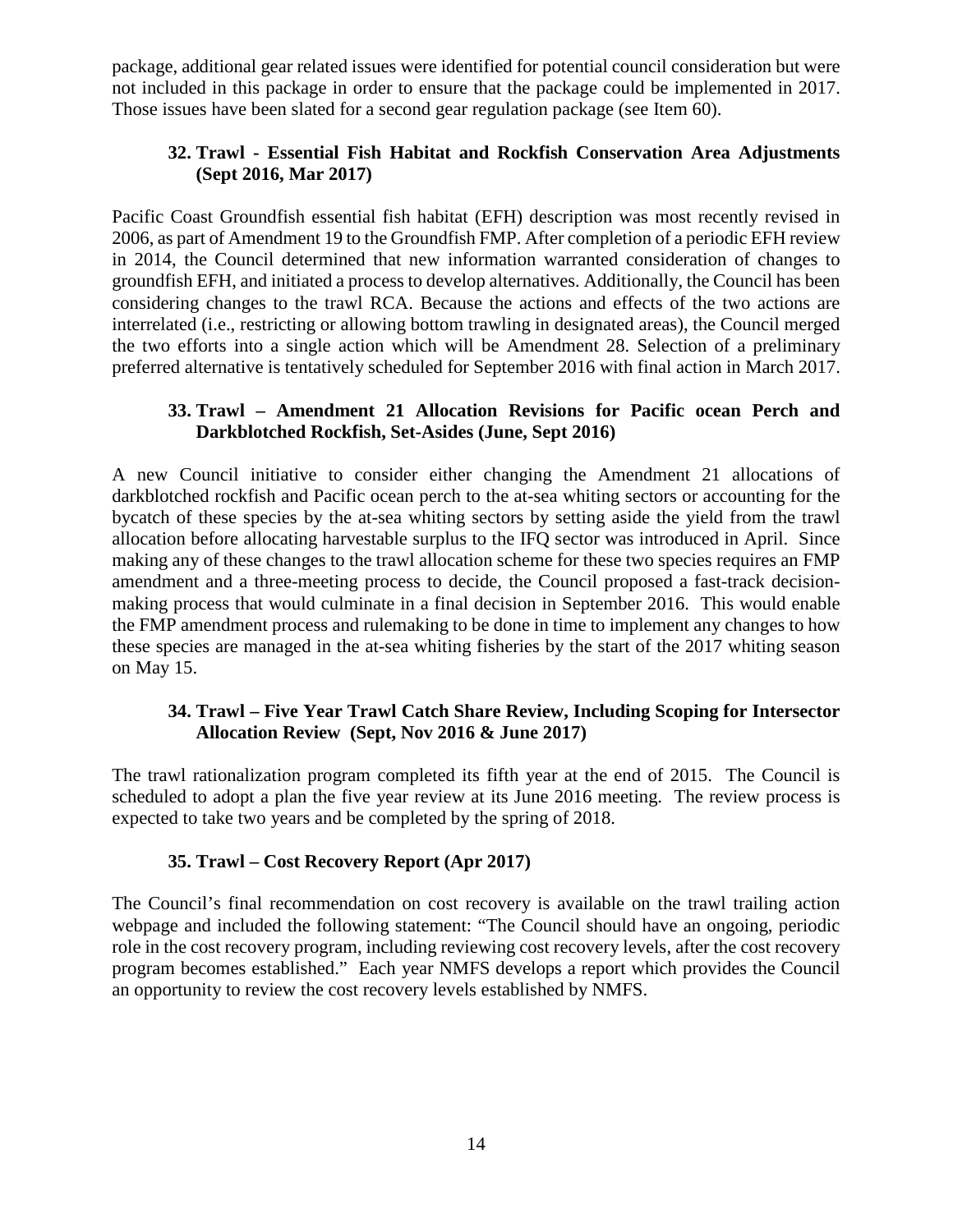### <span id="page-14-0"></span>**36. Trawl IFQ – EM Bottom and Non-Whiting Midwater Trawl EFP Update and Confirm FPA (Nov 2016)**

NMFS will continue to gather fishery information under the EFPs to further the development of EM policy for these two fisheries. At the November 2016 meeting the Council is scheduled to confirm the FPAs that were selected in September 2015.

## **37. Non-Trawl, Rec - Nearshore Species Management (Mar 2017)**

<span id="page-14-1"></span>In developing regulations for 2015-2016, several complications arose regarding the data used to inform harvest specifications and management measures for nearshore species.<sup>[7](#page-14-3)</sup> This management measure would explore a range of nearshore management approaches, including deferral of nearshore management to the West Coast states. During the September 2014 omnibus discussions, the Council recommended establishing an ad hoc committee to develop alternatives for the nearshore management approaches topic. If the Council maintains this item as a near term omnibus priority, then the Council may wish to outline the tasks and identify seats for the ad hoc committee.

## **38. LE FG – LE Fixed Gear Sablefish – Phase 2 (Sept 2016, Apr 2017)**

<span id="page-14-2"></span>In September 2014, the Council identified the following topics to be considered as part of the Phase 2 action for the limited entry fixed gear sablefish catch share program review (the permit stacking system). Identification of the range of alternatives for this item is tentatively scheduled for September 2016 with selection of a preliminary preferred alternative scheduled for April 2017:

## *(2014-69) LE FG – Combine the Fixed Gear Limited Entry Daily Trip Limit Fishery and Tier Fishery*

This measure would analyze the impacts of discontinuing the limited entry daily trip limit (DTL) fishery by moving the sablefish allocated for the DTL fishery (15%) into the tier fishery and adding a new tier for unendorsed sablefish permits (frequently referenced as the "zero-tier" permits). The analysis would include selection of a window period and conversion of the pounds caught during that period to specific permits. The GAP believes such a measure would increase economic efficiency.

### *(2014-72) LE FG – Require Permit Price Reporting for LE FG Permit Transfers*

The SSC recommended, and the Council added to the omnibus list, the collection of permit price data when limited entry fixed gear permits are transferred [\(Agenda Item F.6.b,](http://www.pcouncil.org/wp-content/uploads/F6b_SUP_SSC_Rpt_JUNE2014BB.pdf)  [Supplemental SSC Report,](http://www.pcouncil.org/wp-content/uploads/F6b_SUP_SSC_Rpt_JUNE2014BB.pdf) September 2014).

### *(2014-74) LE FG – Combine Longline and Fishpot into a Single Fixed Gear Limited Entry Endorsement*

This measure would allow the existing tier permits to be fished either with longline gear or pot gear. The GAP believes this measure could reduce rockfish bycatch, which is increasingly necessary given the reallocation of yelloweye rockfish from the non-nearshore to the nearshore sector as well as the request to reduce catches of shortraker and rougheye rockfishes. This measure was scoped in the 2009-2010 biennial specifications Environmental Impact Statement and would require an FMP amendment.

<span id="page-14-3"></span> <sup>7</sup> See Agenda Item [D.5.b Supplemental WDFW/ODFW/CDFW Report, March 2014;](http://www.pcouncil.org/wp-content/uploads/D5b_SUP_3STATE_RPT_2015_2016_MAR2014BB.pdf) [Agenda Item D.5.b Supplemental WDFW](http://www.pcouncil.org/wp-content/uploads/D5b_SUP_WDFW_RPT_MAR2014BB.pdf)  [Report, March 2014;](http://www.pcouncil.org/wp-content/uploads/D5b_SUP_WDFW_RPT_MAR2014BB.pdf) [Agenda Item C.4.b, ODFW Report, April 2014,](http://www.pcouncil.org/wp-content/uploads/C4b_ODFW_Rpt_KelpGreenlingDPM_APR2014BB.pdf) [Agenda Item C.4.b, WDFW Report, April 2014;](http://www.pcouncil.org/wp-content/uploads/C4b_WDFW_Rpt_15_16_GF_BiSpex_APR2014BB.pdf) [Agenda](http://www.pcouncil.org/wp-content/uploads/F7b_SUP_WDFW_ODFW_Rpt_JUNE2014BB.pdf)  [Item F.7.b, Supplemental WDFW/ODFW Report, June 2014](http://www.pcouncil.org/wp-content/uploads/F7b_SUP_WDFW_ODFW_Rpt_JUNE2014BB.pdf) and Agenda [Item F.7.b, Supplemental CDFW Report 1, June 2014](http://www.pcouncil.org/wp-content/uploads/F7b_SUP_CDFW_Rpt1_JUNE2014BB.pdf)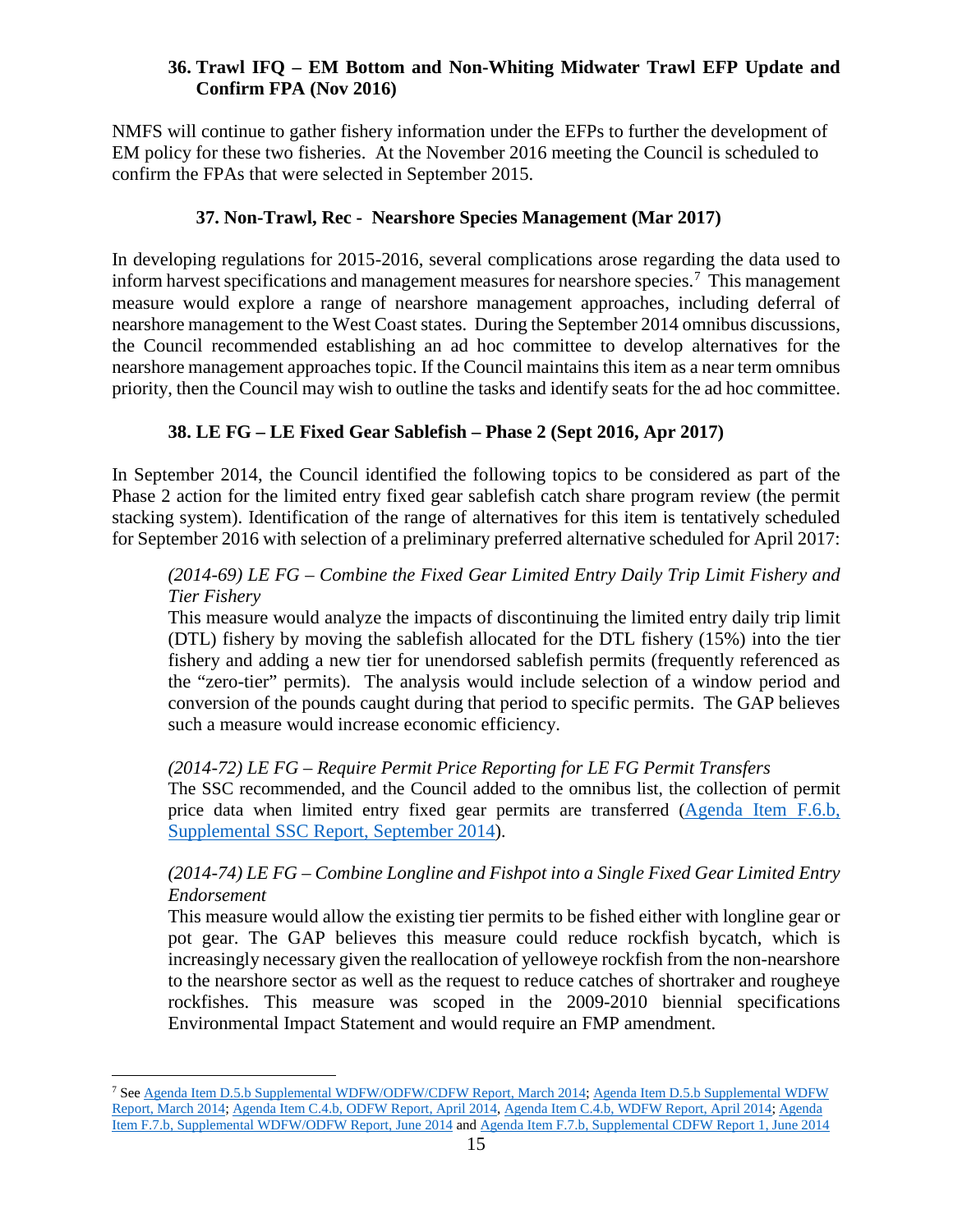#### **39. LE FG** – **2017 Incidental Regulations for Pacific Halibut (Mar and Apr 2017)**

<span id="page-15-0"></span>Regulations governing incidental harvest of halibut in the salmon troll fishery and primary fixed gear fishery for sablefish north of Point Chehalis require the Council to adopt halibut landing restrictions to allow incidental harvest while assuring quotas are not exceeded. The Council is scheduled to recommend incidental halibut regulations for sablefish north of Point Chehalis at the March 2017 meeting. The limits for the salmon troll fishery are discussed at the March and April 2017 meetings.

#### **40. TrawlIFQ - QS/QP Control Rule - Safe Harbor for Risk Pools - post 5-year review**

<span id="page-15-1"></span>At its September 2011 meeting, the Council recommended providing risk pools a safe harbor from the QS control rules. At its September 2013 meeting, the Council agreed that risk pools appeared to be functioning adequately under current regulations and that implementation of this recommendation could wait until the five year program review.

#### <span id="page-15-2"></span>**41. Trawl IFQ - Resolve Long-term Whiting Surplus Carryover Provision - post 5 year review**

A workshop was held on November 2, 2012 to explore possibilities for fully implementing whiting surplus carryover in 2013 and a report was presented to the Council at its November 2012 meeting. The Council decided that it will review this issue again during the 5-year program review, scheduled to begin in 2016, with any action coming after the review is completed.

## <span id="page-15-3"></span>**42. Trawl IFQ - Develop Criteria for Distributing Adaptive Management Program QP**

Under the Amendment 20 trawl rationalization program, the shoreside IFQ program includes a set aside of 10 percent of the nonwhiting QS (including halibut individual bycatch quota, IBQ) for an Adaptive Management Program (AMP). The AMP quota pounds (QP), issued each year for those QS, are to be distributed to address any of the following objectives: community stability; processor stability; conservation; unintended/unforeseen consequences of IFQ management; and facilitating new entrants. However, to date, the QP associated with this program have been passed through to QS holders on a pro rata basis in proportion to their QS holdings. It will take some time to develop and analyze alternative criteria for distribution of the AMP QP. The Council has recommended that the pass through continue until after the upcoming 5-year review has been completed but may wish to prioritize beginning work on these criteria.

# **Detailed Description for Table 3. Candidate Items for Prioritization in September**

#### **43. Tribal, Trawl, Non-Trawl, Rec - Rebuilding Revision Rules (signal vs. noise)**

<span id="page-15-4"></span>The Council recommended consideration of rebuilding revision rules during Amendment 24 and the 2015-2016 harvest specifications and management measures process. Such rules involve assessing adequacy of progress toward rebuilding and "rules" for revising established rebuilding plans, given future changes in stock status. Some have referred to the rebuilding revision rules as separating the "signal" (actual changes in spawning stock biomass and status (i.e., depletion)) from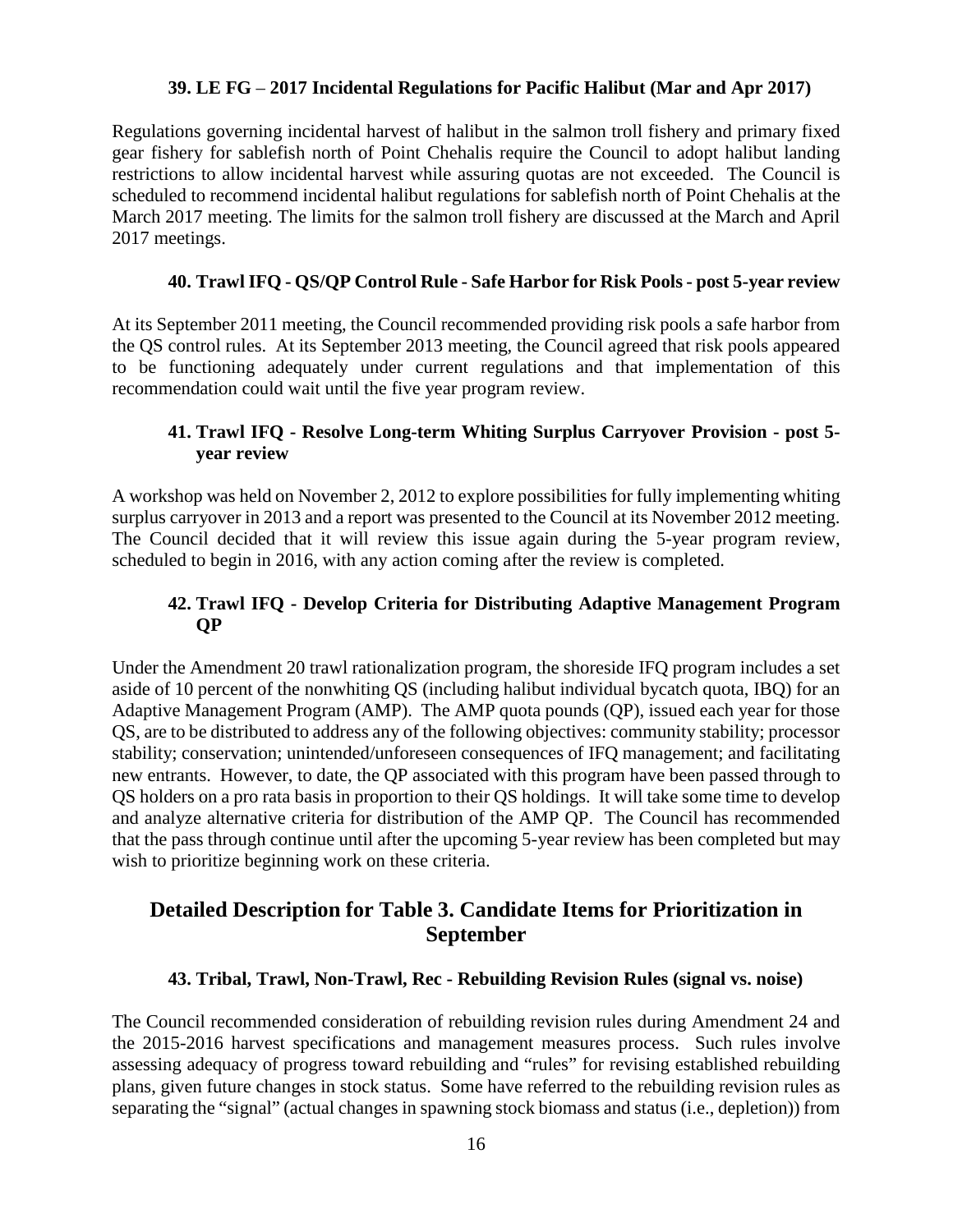the statistical noise (variability in estimates of spawning stock biomass and depletion). The management strategy evaluation necessary to inform potential rebuilding revision rules is ongoing and was not completed in time to be implemented under Amendment 24. The Council encouraged further development of this management strategy evaluation and decided they may revisit the consideration for rebuilding revision rules in the future.

## <span id="page-16-0"></span>**44. Tribal, Trawl, Non-Trawl, Rec - Further Consideration for Reorganizing Stock Complexes**

During the past few management cycles, the Council has made progress evaluating the performance of the existing stock complexes relative to the revised National Standard 1 Guidelines. In the event the Council wishes to further consider reorganizing the stock complexes, such work should be completed prior to the start of the biennial analysis (e.g., June 2017, prior to the 2019-2020 cycle).

# **45. Tribal, Trawl, Non-Trawl, Rec – Ecosystem Port Sampling White Paper**

<span id="page-16-1"></span>At its March 2015 Council meeting, the Council reviewed and prioritized work on ecosystem plan initiatives. The [GMT statement](http://www.pcouncil.org/wp-content/uploads/2015/03/E2b_Sup_GMT_Rpt_MAR2015BB.pdf) recommended that an initiative document state port sampling procedures and establish a coast-wide coordination process to meet a variety of sampling needs across the FMPs. The Council agreed with the GMT recommendation but recommended that such a task be done through a white paper (vs. an initiative). This topic is listed as a groundfish workload, but would involve more than just groundfish staff.

## <span id="page-16-2"></span>**46. Tribal, Trawl, Non-Trawl, Rec - Further Consideration for Ecosystem Component Species**

In June 2014, the Council designated the following as ecosystem component species (EC): all the endemic skates<sup>[8](#page-16-4)</sup>, except longnose skate; all endemic grenadier; spotted ratfish; soupfin shark; and finescale codling. The GMT recommended, and the Council added to this list, consideration of management measures for EC species. For example, sorting and reporting requirements could be implemented to ensure adequate monitoring for EC species. Management measures could also be developed to minimize bycatch and bycatch mortality of EC species consistent with National Standard 9. This exploration should be done after the Ecosystem Port Sampling White Paper (item 45) is completed.

# **47. Tribal, Trawl, Non-Trawl, Rec - Analysis of a Multi-Year Average Catch Policy**

<span id="page-16-3"></span>National Standard 1 Guidelines (see 74FR3178) references an approach whereby management performance and the need to adjust management measures would be evaluated by comparing the multi-year average catch against an average ACL. Such an approach could provide stability for industry, reduce inseason workload for the Council and NMFS, and might allow full implementation of the trawl IFQ program carryover provisions.

<span id="page-16-4"></span><sup>&</sup>lt;sup>8</sup> As noted under item 16, big skate is proposed to be reclassified from an EC species to "into the fishery" based on recent data.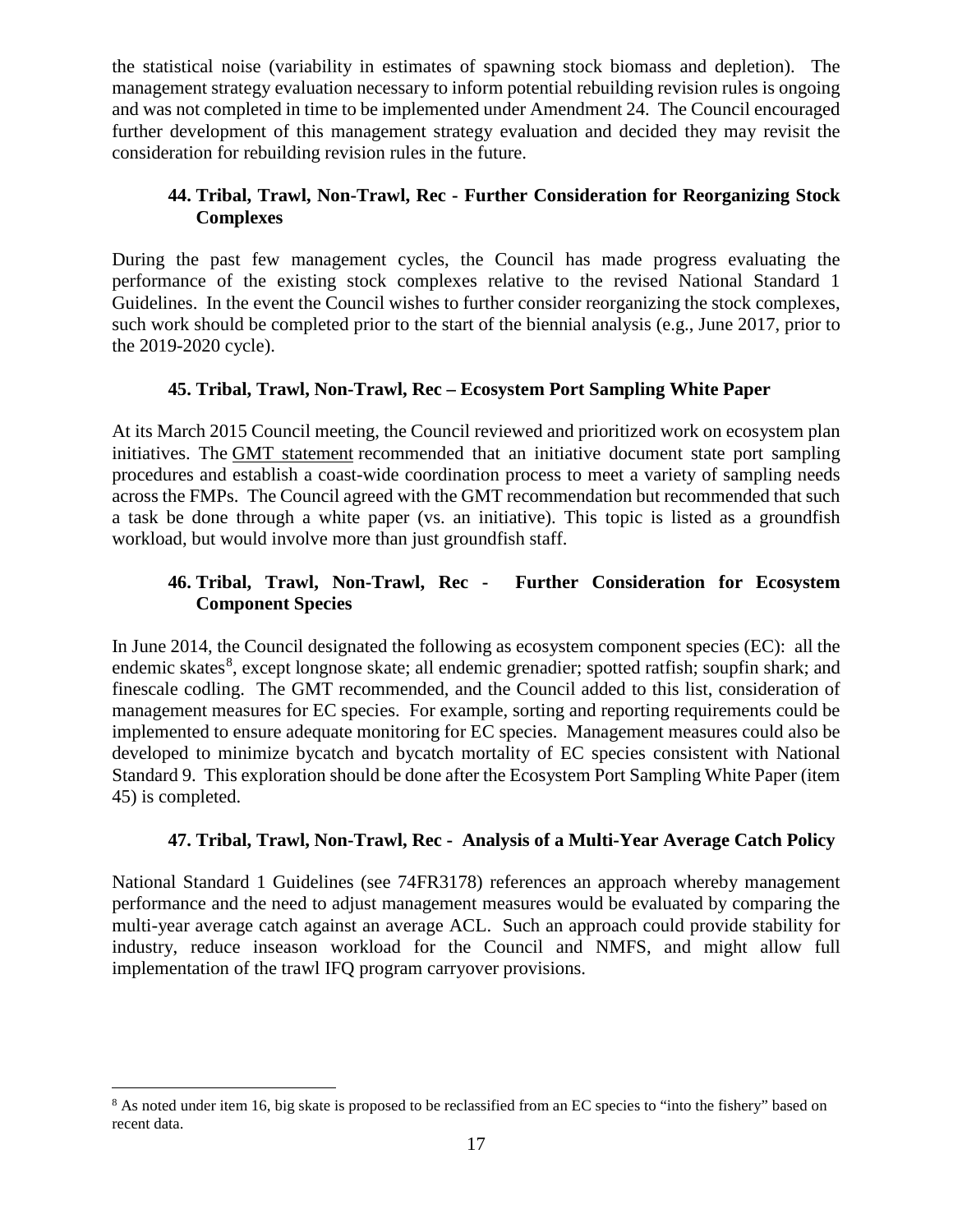## **48. Trawl, Non-Trawl, Rec – Create 60-Mile Bank RCA Lines**

<span id="page-17-0"></span>An area known as the 60-mile bank is a cowcod-rich area along the U.S./Mexico border. This area is not marked with RCA lines, leaving it unenforceable. In September 2014, the GAP requested the Council establish coordinates for defining the 60-mile bank due to concerns over cowcod bycatch. In September 2014, this item was prioritized by the Council for near term implementation and paired with the area modifications proposed under the EFH process (see [Agenda Item I.6.a, Supplemental Joint](http://www.pcouncil.org/wp-content/uploads/I6a_Sup_Joint_NMFSandPFMCstaff_Rpt_SEPT2014BB.pdf)  [Council/NMFS Staff Report, September 2014,](http://www.pcouncil.org/wp-content/uploads/I6a_Sup_Joint_NMFSandPFMCstaff_Rpt_SEPT2014BB.pdf) item # 66). However, during scoping of the EFH/RCA Amendment in April 2015 the Council did not forward it for inclusion. As such, it remains on the unprioritized omnibus list.

## **49. Trawl, Non-Trawl - Groundfish Conservation Areas for Rougheye Rockfish -**

<span id="page-17-1"></span>During the development of the 2015-2016 harvest specifications and management measures, the Council recommended an analysis be conducted to explore the impacts of implementing a Groundfish Conservation Area to reduce the catch of rougheye and blackspotted rockfish. Due to complexities in the analysis and competing workload in the 2015-2016 process, the Council recommended that this measure be discussed and prioritized accordingly during the omnibus regulation changes process.

## **50. Trawl, Non-Trawl - New Dressed to Round Conversion Factors for Sablefish**

<span id="page-17-2"></span>New information may be coming available on dressed to round conversion factors for sablefish, including conversion factors for product forms that are currently not covered with existing factors.

## **51. Trawl, Non-Trawl (LE) – Eliminate Permit Size Endorsements**

<span id="page-17-3"></span>Gear Workshop Report from the November 2012 Council meeting [\(Agenda Item I.5.a, Attachment](http://www.pcouncil.org/wp-content/uploads/I5a_ATT4_GEAR_WKSHP_NOV2012BB.pdf)  4 – [Gear Workshop Report\)](http://www.pcouncil.org/wp-content/uploads/I5a_ATT4_GEAR_WKSHP_NOV2012BB.pdf) stated: "The trawl permit length endorsement and associated permit transfer provisions are no longer needed as vessel capacity is no longer an issue under the IFQ program. However, there may be impacts to non-target species and to target species taken with fixed gear under gear switching that will need to be taken into account." It has also been suggested that the size endorsements are no longer needed for the fixed gear sablefish endorsed permits. This issue was also been identified in The Trawl Rationalization Regulatory Evaluation Committee (TRREC) Report from the November 2011 Council meeting [\(Agenda Item E.7.b, Supplemental](http://www.pcouncil.org/wp-content/uploads/E7b_SUP_TRREC_NOV2011BB.pdf)  [TRREC Report\)](http://www.pcouncil.org/wp-content/uploads/E7b_SUP_TRREC_NOV2011BB.pdf).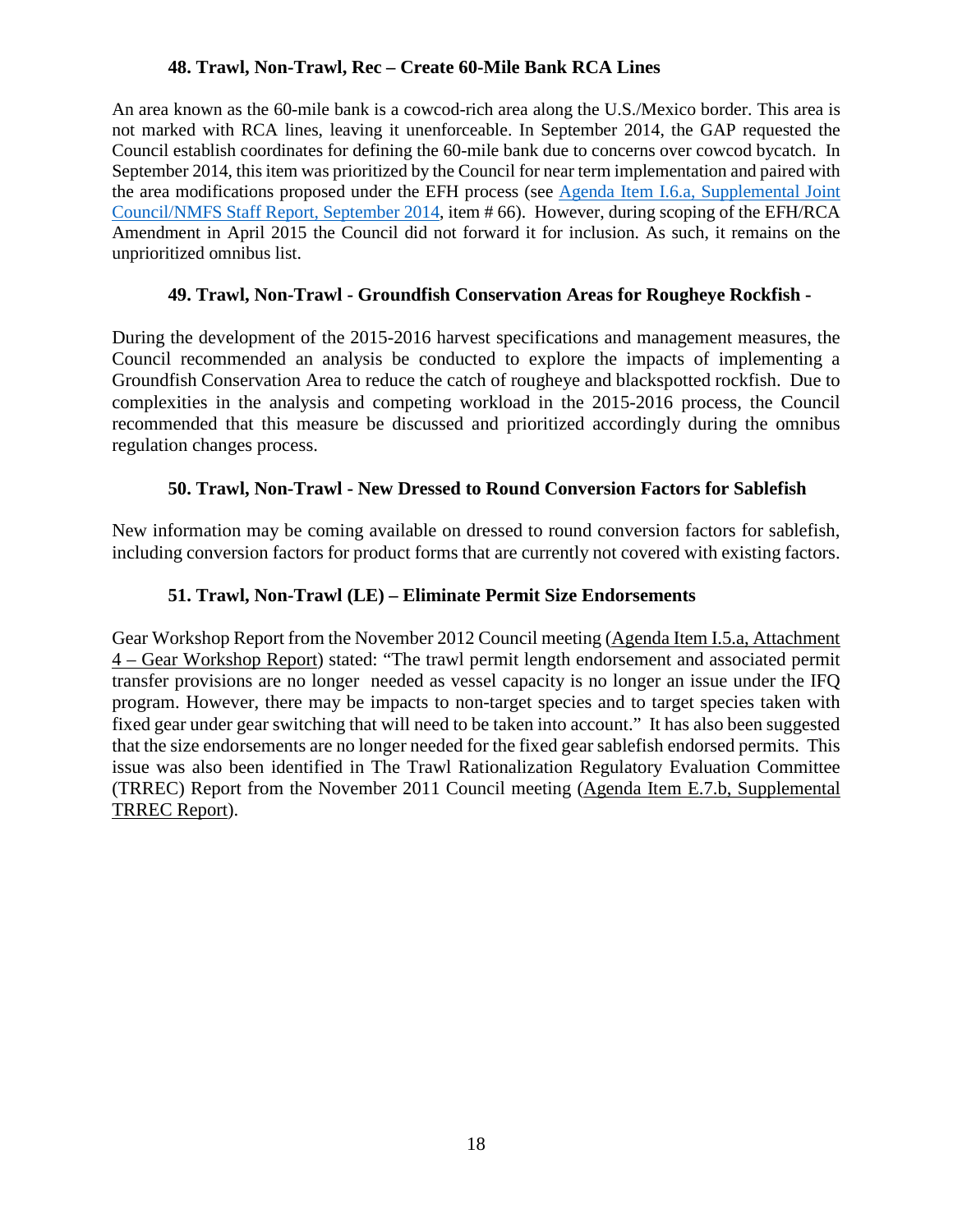#### **52. Trawl, Non-Trawl – Seabird Avoidance Devices for Vessels less than 55 feet**

<span id="page-18-0"></span>In 2012, the U.S. Fish and Wildlife Service (USFWS) published a biological opinion considering the effects of West Coast groundfish fisheries to Endangered Species Act (ESA) listed marine species, including seabirds. The opinion includes reasonable and prudent measures (RPMs), terms and conditions, and conservation recommendations to minimize take of seabirds, particularly the endangered short-tailed albatross. The RPMs stipulate that NMFS shall 1) minimize the risk of short-tailed albatross interactions with commercial hook and line gear, 2) establish a work group as an advisory body to NMFS and USFWS for the purposes of reducing risk to short-tailed albatross (and other ESA-listed species), 3) monitor and report all observed, reported, and estimated short-tailed albatross take as well as report on the efficacy of avoidance and minimization measures, and 4) facilitate the salvage of short-tailed albatross carcasses taken by longline gear. In 2013, the Council recommended streamer line regulations for vessels 55 feet and greater; however regulations may be needed for vessels less than 55 feet.

### <span id="page-18-1"></span>**53. Trawl, Non-Trawl - Move the Seaward Non-Trawl RCA Line Closer to Shore for Pot Vessels**

This measure would reduce the seaward extent of the non-trawl RCA for pot vessels but not for longline vessels. For example, the seaward boundary might be changed from 100 fm to 75 fm, thus allowing pot gear to be deployed shallower. Movement of the line for pot gear may be feasible because pot gear has demonstrated lower rockfish bycatch rates than longline gears. This measure may provide greater access to target species without substantial increases in rockfish bycatch.

## <span id="page-18-2"></span>**54. Trawl IFQ, MS, CP – Allow Between Sector Transfer of Unneeded Overfished Species**

This measure would be specific to the within trawl use of choke species and is not intended to include discussion or promote changes to any of the existing allocations. The goal of this suggestion is to begin the conversation about how choke species can be better utilized and/or shared within the trawl sectors to ensure attainments of optimum yield for all target species. Item [55](#page-18-3) of this list is a narrower version of this policy issue.

### **55. Trawl IFQ, MS – Allow Between Sector Transfer of Rockfish from IFQ to MS**

<span id="page-18-3"></span>This measure would allow participants in the MS sector access to QP in their shorebased IFQ accounts for four rockfish species (canary, darkblotched, widow and POP). The total QP that could be transferred to the MS sector would be limited to the total associated with the QS amount allocated equally to permits from the buyback that also received a MS catcher vessel endorsement. An analysis of this issue was provided to the Council at its April 2016 meeting as part of the biennial specification management measures agenda item, but the Council did not include it among its preliminary preferred alternatives.

## <span id="page-18-4"></span>**56. Trawl IFQ, MS, CP - Revise Length of Time Required for the Trawl Fleet to Retain Records**

As described in September 2013 [\(Agenda Item G.9.a, Attachment 1\)](http://www.pcouncil.org/wp-content/uploads/G9a_ATT1_SCOPING_OVERVIEW_SEPT2013BB.pdf), consider revising regulations that require the trawl fleet to retain records for three years and make them available upon request  $(660.113(a)(2))$  to clarify how that works with regulations that require retention of records on board for 15 days into the next cumulative limit period (660.13(c)).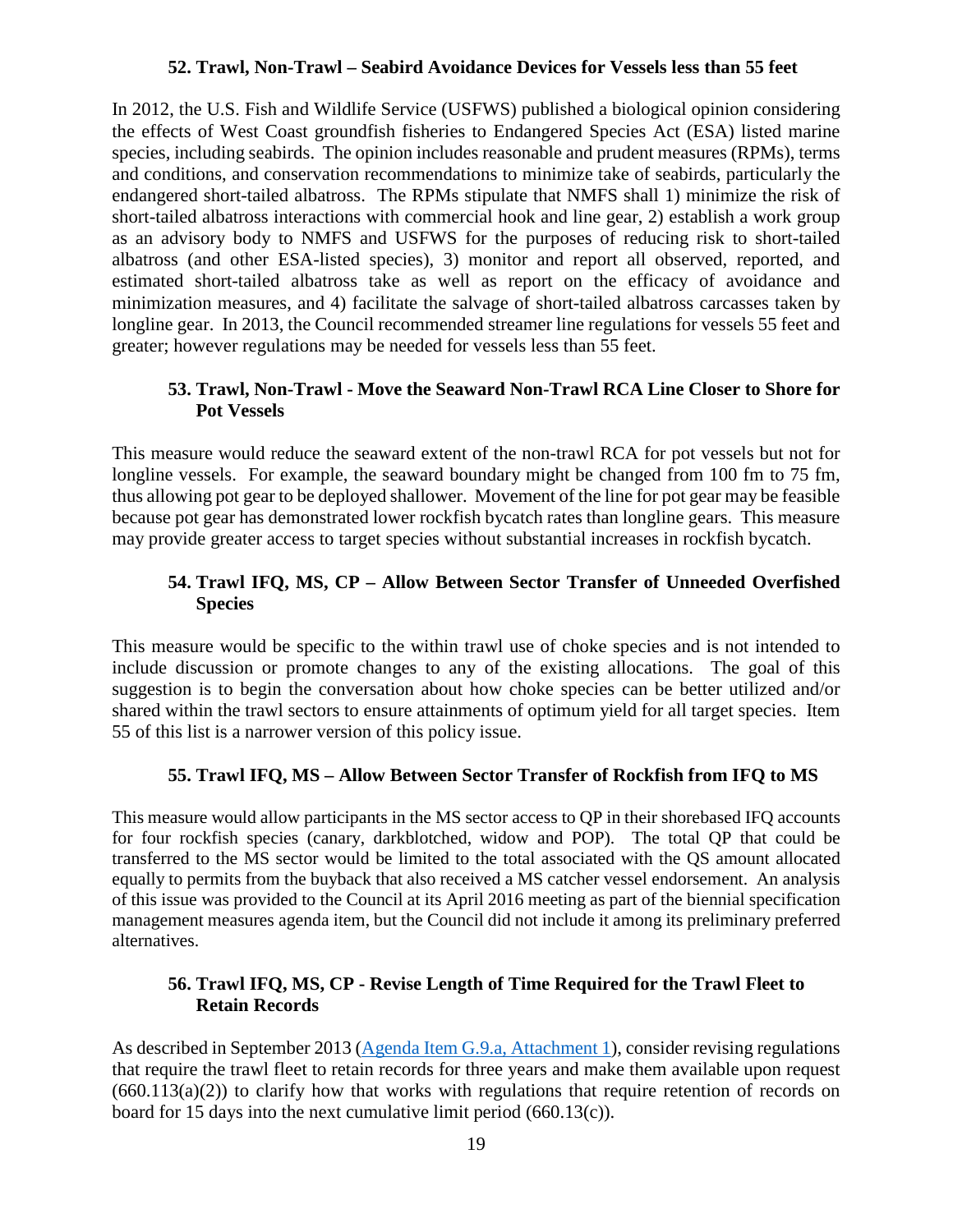### <span id="page-19-0"></span>**57. Trawl IFQ, MS, CP – Year-Round Whiting Season and Other Season Date Modifications**

The November 2011 [TRREC Report](http://www.pcouncil.org/wp-content/uploads/E7b_SUP_TRREC_NOV2011BB.pdf) recommended as a first priority the movement of all shorebased whiting season start dates to May 15 and elimination of the 5 percent cap on the early season California fishery. Council action to move the shoreside season openings for the area north of 40°30′ north latitude has been implemented but the April 15 start date for the area south of that line remains, along with the 5 percent cap due to the need for a FMP amendment to modify these provisions). The TRREC recommended as a secondary priority the consideration of a year round whiting season.

#### **58. Trawl IFQ - Remove Certain Midwater Trawl Area-Management Restrictions**

<span id="page-19-1"></span>The [TRREC](http://www.pcouncil.org/wp-content/uploads/E7b_SUP_TRREC_NOV2011BB.pdf) report recommended that the Council consider allowing year round use of midwater gear to target non-whiting in the RCA, including south of 40°10´ N. latitude. And, it recommended that the use of midwater gear be allowed in in all groundfish essential fish habitat conservation areas coastwide and year round (except that targeting on whiting would be subject to whiting regulations).

#### **59. Trawl IFQ - Remove Certain Restrictions on Trawl Gear Configuration**

<span id="page-19-2"></span>At its September 2015, meeting the Council endorsed a [GAP report](http://www.pcouncil.org/wp-content/uploads/2015/09/H2a_SUP_GAP_Rpt_SEPT2015BB.pdf) that included a number of items for the gear regulatory package. Three of the issues covered by that report could not be moved forward in the gear package without risking a delay of that package:

- Allow the targeting of whiting with non-midwater trawl gear.
- Eliminate the distinction between midwater whiting and midwater nonwhiting trips.
- Eliminate the distinction between midwater and bottom trawl gear.

A fourth issue that was discussed as part of the gear package, the use of midwater trawl gear to target nonwhiting within the RCAs south of  $40^{\circ}10'$  N. latitude, is covered above in Item [58.](#page-19-1)

#### **60. Trawl IFQ - Resolve Long-term Non-Whiting Surplus Carryover Provision**

<span id="page-19-3"></span>The trawl IFQ program allows up to 10 percent of a vessel's QP to be carried from one year to the next, either as a deficit covered with following year QP or an unused surplus which can be fished in the following year. Concern that the surplus carryover provision might be interpreted as violating allowable catch limits has led NMFS to not issue surplus carryover for some species in some years. To inform the NMFS decision process about whether or not to issue the surplus carryover, a consultative process between NMFS and the Council was developed as part of the 2013-2014 biennial specifications. However, there continues to be uncertainty each year as to whether or not surplus QPs from the previous year will be reissued. The uncertainty may be encouraging vessels to fish into deficit to avoid the loss of QP that would occur if surplus QP are not reissued. The Council has requested further analysis and development of options to ensure that, in the long term, the surplus carryover provisions can be implemented with greater certainty.

#### **61. Trawl IFQ - Carryover When Management Units Change**

<span id="page-19-4"></span>As described in September 2013 [\(Agenda Item G.9.a, Attachment 1\)](http://www.pcouncil.org/wp-content/uploads/G9a_ATT1_SCOPING_OVERVIEW_SEPT2013BB.pdf), the regulations do not cover how carryover should be handled when there is a reallocation of QS as a result of changes in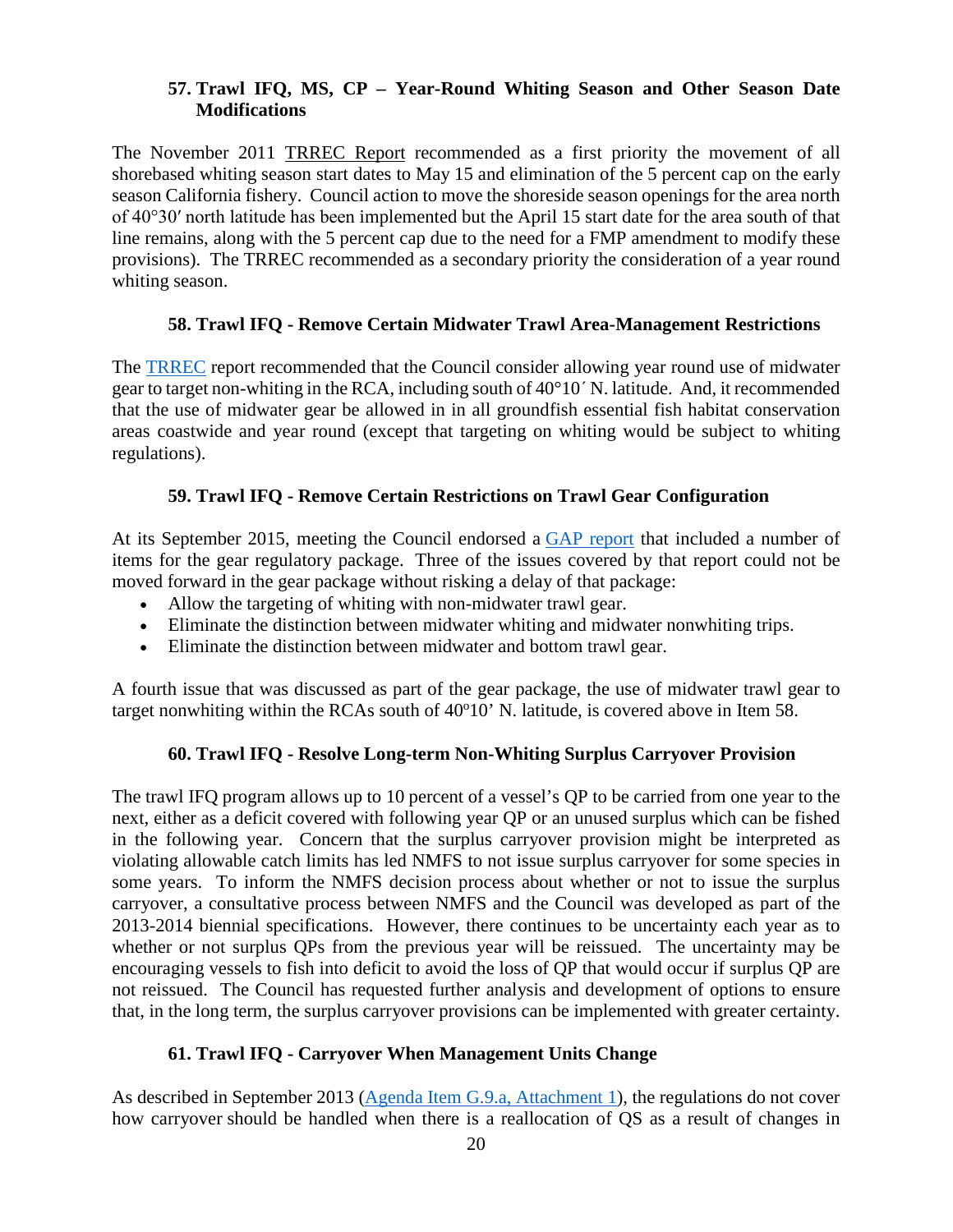management areas (area subdivision, combination, or line movement) or a subdivision of a species group that causes shifts in the distribution of QS. This issue was identified with the recent geographic subdivision of lingcod and relates to 660.140(c)(3)(vii).

## **62. Trawl IFQ - Allow Trading of Previous Year Quota Pounds in Current Year**

<span id="page-20-0"></span>At the April 2013 Council meeting, it was proposed that the trading of QP issued for a previous year be allowed to occur in the current year up until the last landings data for the previous year is in the catch and QP accounting system. This would allow greater flexibility for the fleet as a whole to use unused QP from a previous year to cover catch in that year. For example, in situations where a vessel was in deficit at the end of the year, during the subsequent calendar year it might acquire QP from a vessel that had a surplus at the end of that same year, rather than having to use QP from the subsequent year to cover previous year catch.

### **63. Trawl IFQ - Discard Survival Credit for Lingcod and Sablefish**

<span id="page-20-1"></span>The annual estimates of groundfish mortality, prepared by the West Coast Groundfish Observer Program, include discard survival credits for sablefish and lingcod. However, within the shorebased IFQ program, total catch, regardless of survival, is debited from vessel QP accounts and tracked inseason against the trawl allocation and ACLs, and there is no postseason QP adjustment. Industry has requested the consideration of an IFQ survival credit for discarded lingcod and sablefish, and particularly for the discard of small sized lingcod—for which discard is currently required. Such a measure may increase total utilization.

# **64. Trawl IFQ - Require Posting of First Receiver Site Licenses**

<span id="page-20-2"></span>As described in September 2013 [\(Agenda Item G.9.a, Attachment 1\)](http://www.pcouncil.org/wp-content/uploads/G9a_ATT1_SCOPING_OVERVIEW_SEPT2013BB.pdf), add a requirement that first receivers possess and display a valid first receiver site license at each processing site. This would be similar to existing requirements at  $660.12(d)(1)$  and  $660.25(b)(1)(iii)$  that require vessels registered to limited entry permits to carry a valid permit(s) onboard the vessel.

### **65. MS, CP – Eliminate the Prohibition on At-Sea Whiting Processing S. of 42**

<span id="page-20-3"></span>This issue arose in the context of the at-sea whiting fleet's need to avoid bycatch. NMFS recommended that the issue be explored through an EFP but workload constraints, especially salmon consultation, prevented the EFP proposal from moving forward in November 2015.

### **66. Non-Trawl – Discard Mortality Rates for Commercial Nearshore Fisheries**

<span id="page-20-4"></span>Starting in the 2009-2010 management cycle, surface discard mortality rates were implemented for several species encountered in the commercial nearshore fishery. In March 2014, the Council adopted new depth-based mortality rates for cowcod, canary rockfish, and yelloweye rockfish discarded in recreational fisheries using descending devices to mitigate barotrauma, which may also be applicable to the rod and reel component of the nearshore fishery. New research may also be available that would warrant updates to both the surface and descending device discard mortality rates. Additionally, there is interest in expanding the number of species with discard mortality rates associated with the use of descending devices. Updates to discard mortality rates require SSC review and Council adoption, however they do not require regulatory amendments.